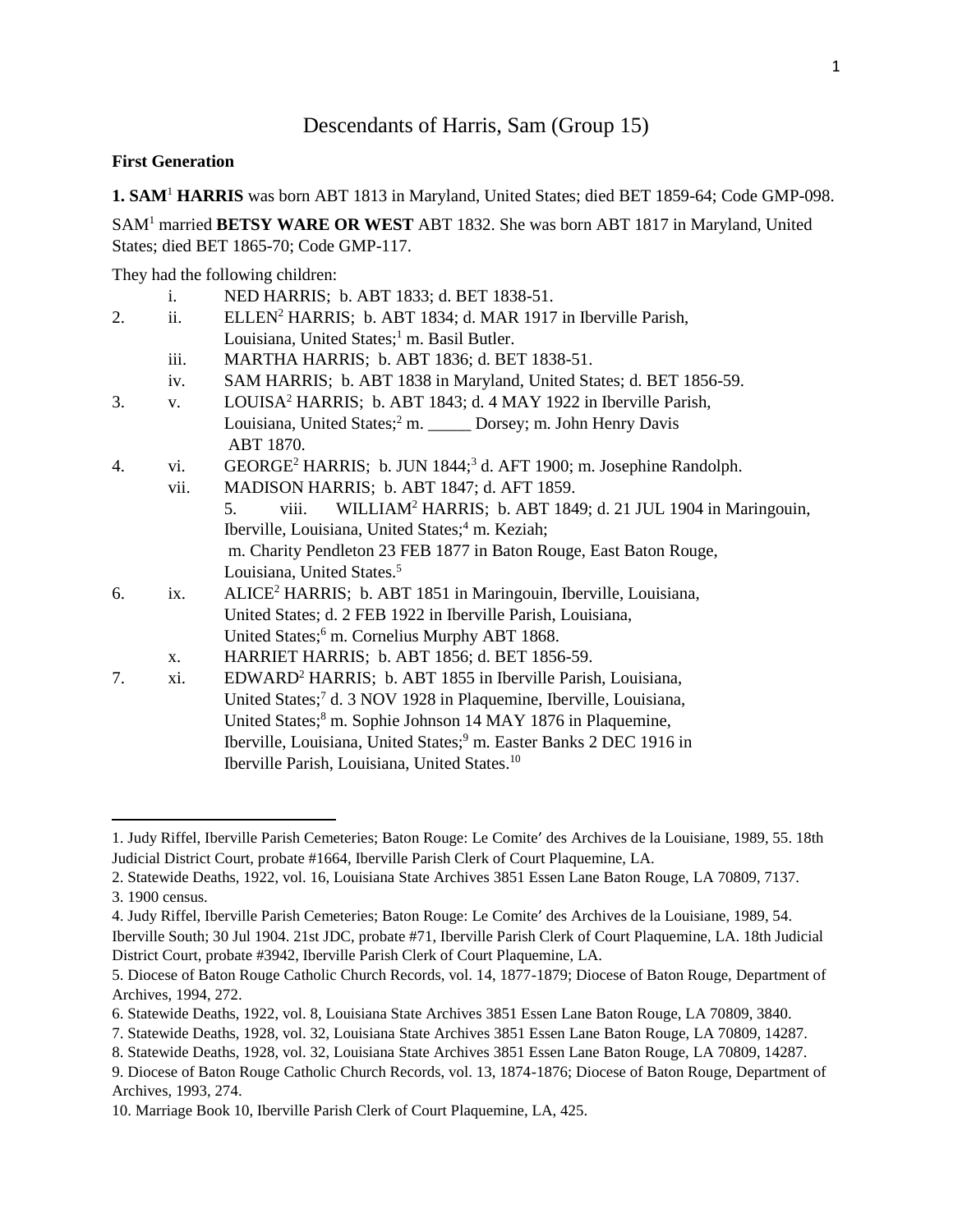#### **Second Generation**

2. ELLEN<sup>2</sup> HARRIS (SAM<sup>1</sup>) was born ABT 1834; died MAR 1917 in Iberville Parish, Louisiana, United States;<sup>11</sup> buried 23 MAR 1917 in Immaculate Heart of Mary Catholic Cemetery, Maringouin, Iberville, Louisiana, United States;<sup>12</sup> Code GMP-118.

ELLEN<sup>2</sup> married **BASIL BUTLER**. He was born ABT 1824 in Maryland, United States, son of Nace Butler and Bibiana Mahoney; died 15 AUG 1905 in Maringouin, Iberville, Louisiana, United States;<sup>13</sup> buried 16 AUG 1905 in Immaculate Heart of Mary Catholic Cemetery, Maringouin, Iberville, Louisiana, United States;<sup>14</sup> Code GMP-204.

They had the following children:

|     | i.   | HENRIETTA BUTLER; b. ABT 1867; d. BET 1880-1910.                                                     |
|-----|------|------------------------------------------------------------------------------------------------------|
| 8.  | ii.  | BIBY ANN <sup>3</sup> BUTLER; b. 25 DEC 1871; <sup>15</sup> d. 15 MAY 1967 in Maringouin,            |
|     |      | Iberville, Louisiana, United States; <sup>16</sup> m. Willie G. Taylor                               |
|     |      | 19 APR 1894 in Grosse Tete, Iberville, Louisiana, United States. <sup>17</sup>                       |
| 9.  | iii. | CATHERINE <sup>3</sup> BUTLER; b. 19 APR 1875 in Maringouin, Iberville,                              |
|     |      | Louisiana, United States; <sup>18</sup> d. 21 SEP 1949 in Plaquemine, Iberville, Louisiana, United   |
|     |      | States; <sup>19</sup> m. William Mulmore 14 FEB 1893 in Iberville Parish, Louisiana,                 |
|     |      | United States; <sup>20</sup> m. James Stewart ABT 1903.                                              |
| 10. | iv.  | MARTHA <sup>3</sup> BUTLER; b. 13 AUG 1878; <sup>21</sup> d. 10 MAR 1967; <sup>22</sup> m. John Hall |
|     |      | 6 FEB 1896 in Grosse Tete, Iberville, Louisiana, United States; <sup>23</sup>                        |
|     |      | m. Henry Yeager.                                                                                     |
|     | V.   | CECILIA BUTLER; b. 21 DEC 1881; <sup>24</sup> d. BET 1910-55.                                        |
|     |      |                                                                                                      |

<sup>11.</sup> Judy Riffel, Iberville Parish Cemeteries; Baton Rouge: Le Comite' des Archives de la Louisiane, 1989, 55. 18th Judicial District Court, probate #1664, Iberville Parish Clerk of Court Plaquemine, LA.

13. Judy Riffel, Iberville Parish Cemeteries; Baton Rouge: Le Comite' des Archives de la Louisiane, 1989, 55. 18th Judicial District Court, probate #1664, Iberville Parish Clerk of Court Plaquemine, LA.

14. Judy Riffel, Iberville Parish Cemeteries; Baton Rouge: Le Comite' des Archives de la Louisiane, 1989, 55. St.

15. Social Security Death Index.

 $\overline{\phantom{a}}$ 

16. Social Security Death Index.

<sup>12.</sup> Judy Riffel, Iberville Parish Cemeteries; Baton Rouge: Le Comite' des Archives de la Louisiane, 1989, 55. St. Joseph Grosse Tete Burials, 1904-1954 (SJGT-13), Diocese of Baton Rouge Catholic Archives 1800 South Acadian Thruway Baton Rouge, LA 70806, 121.

Joseph Grosse Tete Burials, 1904-1954 (SJGT-13), Diocese of Baton Rouge Catholic Archives 1800 South Acadian Thruway Baton Rouge, LA 70806, 100.

<sup>17.</sup> Renee B. Richard, Emily G. Leumas, Lettie Counce, Diocese of Baton Rouge Catholic Church Records, vol. 19, 1892-1894; Diocese of Baton Rouge, Department of Archives, 2001, 121. Marriage Book 6, Iberville Parish Clerk of Court Plaquemine, LA, 253.

<sup>18.</sup> Diocese of Baton Rouge Catholic Church Records, vol. 13, 1874-1876; Diocese of Baton Rouge, Department of Archives, 1993, 115. Statewide Deaths, 1949, vol. 10, Louisiana State Archives 3851 Essen Lane Baton Rouge, LA 70809, 952.

<sup>19.</sup> Statewide Deaths, 1949, vol. 10, Louisiana State Archives 3851 Essen Lane Baton Rouge, LA 70809, 952.

<sup>20.</sup> Marriage Book 6, Iberville Parish Clerk of Court Plaquemine, LA, 94.

<sup>21.</sup> Judy Riffel, Iberville Parish Cemeteries; Baton Rouge: Le Comite' des Archives de la Louisiane, 1989, 54.

<sup>22.</sup> Judy Riffel, Iberville Parish Cemeteries; Baton Rouge: Le Comite' des Archives de la Louisiane, 1989, 54.

<sup>23.</sup> Emilie G. Leumas, ed, Diocese of Baton Rouge Catholic Church Records, vol. 20, 1895-1896; Diocese of Baton Rouge, Department of Archives, 2003, 99.

<sup>24.</sup> Diocese of Baton Rouge Catholic Church Records, vol. 15, 1880-1882; Diocese of Baton Rouge, Department of Archives, 1995, 118.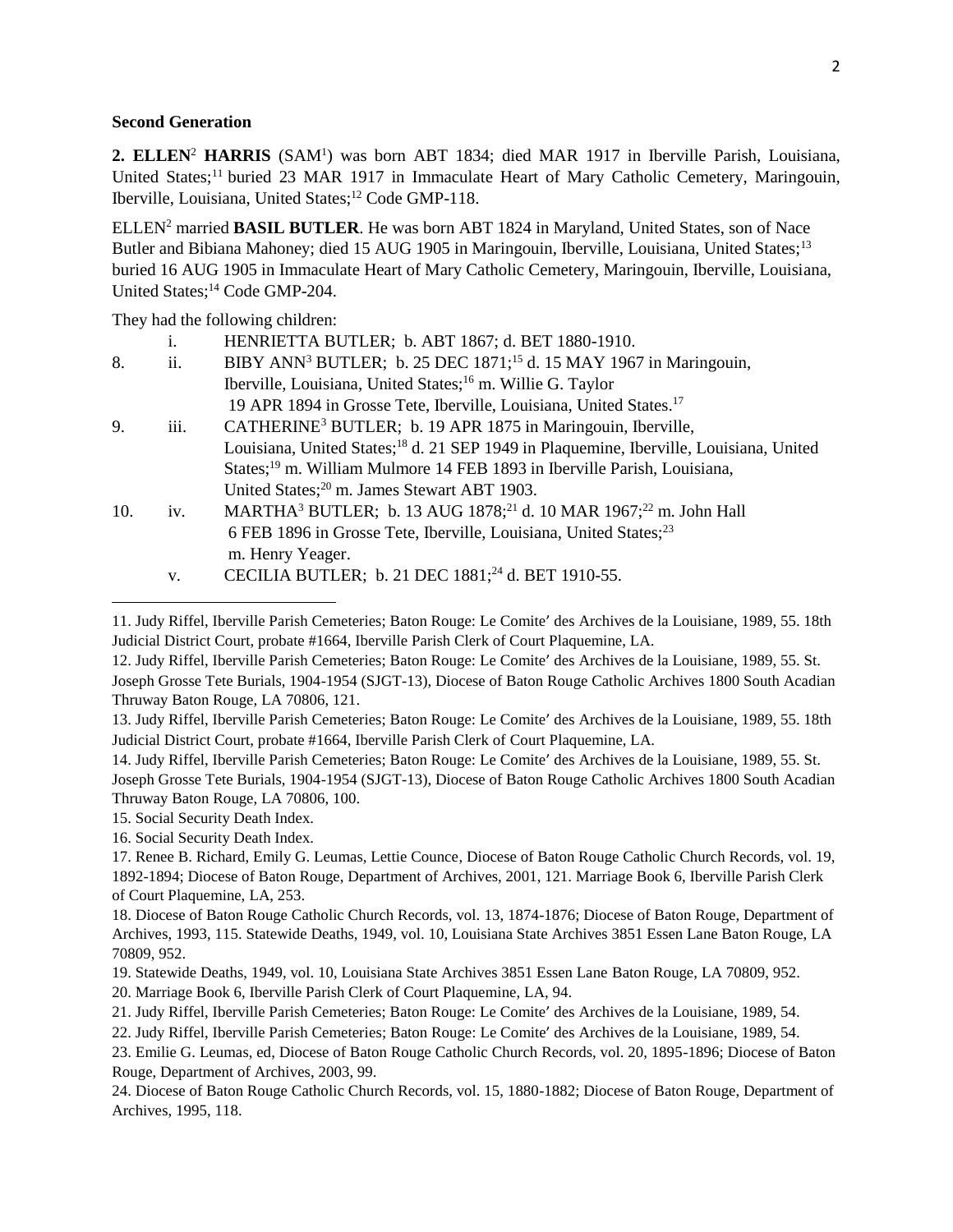**3. LOUISA**<sup>2</sup> **HARRIS** (SAM<sup>1</sup> ) was born ABT 1843; died 4 MAY 1922 in Iberville Parish, Louisiana, United States;<sup>25</sup> buried 5 MAY 1922 in Maringouin, Iberville, Louisiana, United States.<sup>26</sup>

LOUISA<sup>2</sup> married **DORSEY**.

They had the following children:

11. i. HARRIET<sup>3</sup> DORSEY; b. ABT 1865; d. BET 1886-1900; m. Thomas Williams.

LOUISA<sup>2</sup> married **JOHN HENRY DAVIS** ABT 1870. He was born ABT 1835; died BET 1880-1900.

They had the following children:

12. i. ELIZABETH<sup>3</sup> DAVIS; b. ABT 1871 in Louisiana, United States;<sup>27</sup> d. 2 OCT 1920 in Maringouin, Iberville, Louisiana, United States;<sup>28</sup> m. James D. Bryant ABT 1890.

4. GEORGE<sup>2</sup> HARRIS (SAM<sup>1</sup>) was born JUN 1844;<sup>29</sup> died AFT 1900.

GEORGE<sup>2</sup> married **JOSEPHINE RANDOLPH**. She was born FEB 1853, daughter of Dock Randolph and Millie J. MacKie;<sup>30</sup> died AFT 1900.

They had the following children:

- 13. i. EMELIA ANN "AMELIA"<sup>3</sup> HARRIS; b. 29 DEC 1868 in Maringouin, Iberville, Louisiana, United States;<sup>31</sup> d. 30 APR 1944 in Maringouin, Iberville, Louisiana, United States;<sup>32</sup> m. Henry Dorsey; m. William Reed ABT 1904.
	- ii. BENJAMIN HARRIS; b. 14 JAN 1873 in Maringouin, Iberville, Louisiana, United States;<sup>33</sup> d. 30 OCT 1918 in Rosedale, Iberville, Louisiana, United States;<sup>34</sup> m. Nelly Merrick 19 FEB 1898 in Iberville Parish, Louisiana, United States.<sup>35</sup>

<sup>25.</sup> Statewide Deaths, 1922, vol. 16, Louisiana State Archives 3851 Essen Lane Baton Rouge, LA 70809, 7137.

<sup>26.</sup> Statewide Deaths, 1922, vol. 16, Louisiana State Archives 3851 Essen Lane Baton Rouge, LA 70809, 7137.

<sup>27.</sup> Judy Riffel, 1878 Iberville Parish Census; Baton Rouge: Le Comite des Archives de la Louisiane, 1991, 124.

<sup>28.</sup> Statewide Deaths, 1920, vol. 28, Louisiana State Archives 3851 Essen Lane Baton Rouge, LA 70809, 13444.

<sup>29. 1900</sup> census.

<sup>30. 1900</sup> census.

<sup>31.</sup> Diocese of Baton Rouge Catholic Church Records, vol. 13, 1874-1876; Diocese of Baton Rouge, Department of Archives, 1993, 274.

<sup>32.</sup> Statewide Deaths, 1944, vol. 514, Louisiana State Archives 3851 Essen Lane Baton Rouge, LA 70809, 87.

<sup>33.</sup> Diocese of Baton Rouge Catholic Church Records, vol. 13, 1874-1876; Diocese of Baton Rouge, Department of Archives, 1993, 274.

<sup>34.</sup> Statewide Deaths, 1918, vol. 36, Louisiana State Archives 3851 Essen Lane Baton Rouge, LA 70809, 16210.

<sup>35.</sup> Marriage Book 6, Iberville Parish Clerk of Court Plaquemine, LA, 1091.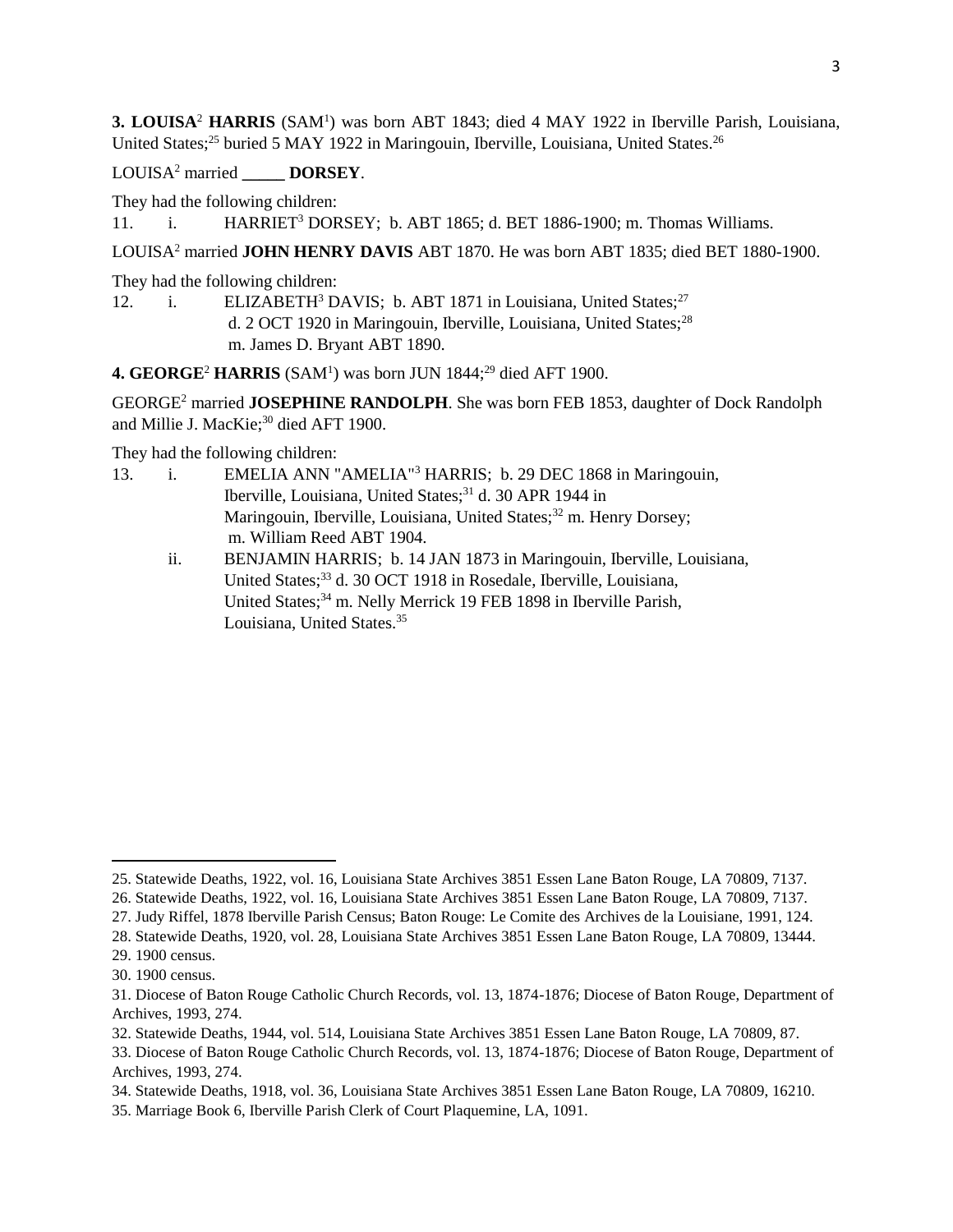| 14. | iii.        | ELLEN <sup>3</sup> HARRIS; b. 24 JUL 1874 in Maringouin, Iberville, Louisiana,     |
|-----|-------------|------------------------------------------------------------------------------------|
|     |             | United States; <sup>36</sup> d. 18 JUL 1951 in Rosedale, Iberville, Louisiana,     |
|     |             | United States; <sup>37</sup> m. Jackson Hawkins 19 JUN 1897 in Grosse Tete,        |
|     |             | Iberville, Louisiana, United States. <sup>38</sup>                                 |
|     | iv.         | JOSEPHINE HARRIS; b. 22 JUN 1875. <sup>39</sup>                                    |
| 15. | $V_{\star}$ | GEORGE <sup>3</sup> HARRIS; b. 13 JUL 1877 in Maringouin, Iberville, Louisiana,    |
|     |             | United States; <sup>40</sup> d. 27 SEP 1963 in Houma, Terrebonne, Louisiana,       |
|     |             | United States; <sup>41</sup> m. Leanna Pelichet 6 FEB 1896 in Grosse Tete,         |
|     |             | Iberville, Louisiana, United States; <sup>42</sup> m. Mary ABT 1896; <sup>43</sup> |
|     |             | m. Tennessee Martha Hawkins 23 JUL 1903 in Iberville Parish,                       |
|     |             | Louisiana, United States. <sup>44</sup>                                            |
| 16. | vi.         | DOCK <sup>3</sup> HARRIS; b. ABT 1879 in Maringouin, Iberville, Louisiana,         |
|     |             | United States; d. 2 JAN 1958 in Rosedale, Iberville, Louisiana,                    |
|     |             | United States; <sup>45</sup> m. Hannah Northern.                                   |
|     | vii.        | SAMUEL HARRIS; b. 9 JUN 1881; <sup>46</sup> d. 22 MAR 1903. <sup>47</sup>          |
| 17. | viii.       | PETER <sup>3</sup> HARRIS; b. 18 SEP 1883 in Maringouin, Iberville, Louisiana,     |
|     |             | United States; <sup>48</sup> m. Mary Tolds AFT 1908.                               |
|     | ix.         | CORINNE ELIZABETH HARRIS; b. 9 SEP 1886 in Maringouin, Iberville,                  |
|     |             | Louisiana, United States. <sup>49</sup>                                            |
|     | X.          | ELIZABETH HARRIS; b. 3 OCT 1888 in Maringouin, Iberville, Louisiana,               |

37. Statewide Deaths, 1951, vol. 11, Louisiana State Archives 3851 Essen Lane Baton Rouge, LA 70809, 497.

41. Statewide Deaths, 1963, vol. 15, Louisiana State Archives 3851 Essen Lane Baton Rouge, LA 70809, 863. Judy Riffel, Iberville Parish Cemeteries; Baton Rouge: Le Comite' des Archives de la Louisiane, 1989, 56.

42. Emilie G. Leumas, ed, Diocese of Baton Rouge Catholic Church Records, vol. 20, 1895-1896; Diocese of Baton Rouge, Department of Archives, 2003, 244.

United States.<sup>50</sup>

<sup>36.</sup> Diocese of Baton Rouge Catholic Church Records, vol. 13, 1874-1876; Diocese of Baton Rouge, Department of Archives, 1993, 274. Statewide Deaths, 1951, vol. 11, Louisiana State Archives 3851 Essen Lane Baton Rouge, LA 70809, 497.

<sup>38.</sup> Emilie G. Leumas, Renee B. Richard, Ann Boltin, Diocese of Baton Rouge Catholic Church Records, vol. 21, 1897-1898; Diocese of Baton Rouge, Department of Archives, 2004, 305, 306. Marriage Book 6, Iberville Parish Clerk of Court Plaquemine, LA, 891.

<sup>39.</sup> Diocese of Baton Rouge Catholic Church Records, vol. 13, 1874-1876; Diocese of Baton Rouge, Department of Archives, 1993, 275.

<sup>40.</sup> Statewide Deaths, 1963, vol. 15, Louisiana State Archives 3851 Essen Lane Baton Rouge, LA 70809, 863. Judy Riffel, Iberville Parish Cemeteries; Baton Rouge: Le Comite' des Archives de la Louisiane, 1989, 56.

<sup>43.</sup> Marriage Book 8, Terrebonne Parish Clerk of Court Houma, LA, 479.

<sup>44. 1900</sup> census.

<sup>45.</sup> Statewide Deaths, 1958, vol. 0, Louisiana State Library Baton Rouge, LA, 838.

<sup>46.</sup> Diocese of Baton Rouge Catholic Church Records, vol. 15, 1880-1882; Diocese of Baton Rouge, Department of Archives, 1995, 284.

<sup>47.</sup> Judy Riffel, Iberville Parish Cemeteries; Baton Rouge: Le Comite' des Archives de la Louisiane, 1989, 54.

<sup>48.</sup> Diocese of Baton Rouge Catholic Church Records, vol. 16, 1883-1885; Diocese of Baton Rouge, Department of Archives, 1996, 243.

<sup>49.</sup> Una F. Daigre, Rita L. Matherne, Jack Pastorek, Diocese of Baton Rouge Catholic Church Records, vol. 17, 1886-1888; Diocese of Baton Rouge, Department of Archives, 1996, 276.

<sup>50.</sup> Una F. Daigre, Lettie Counce, Rita L. Matherne, Jack Pastorek, Diocese of Baton Rouge Catholic Church Records, vol. 18, 1889-1891; Diocese of Baton Rouge, Department of Archives, 1998, 292.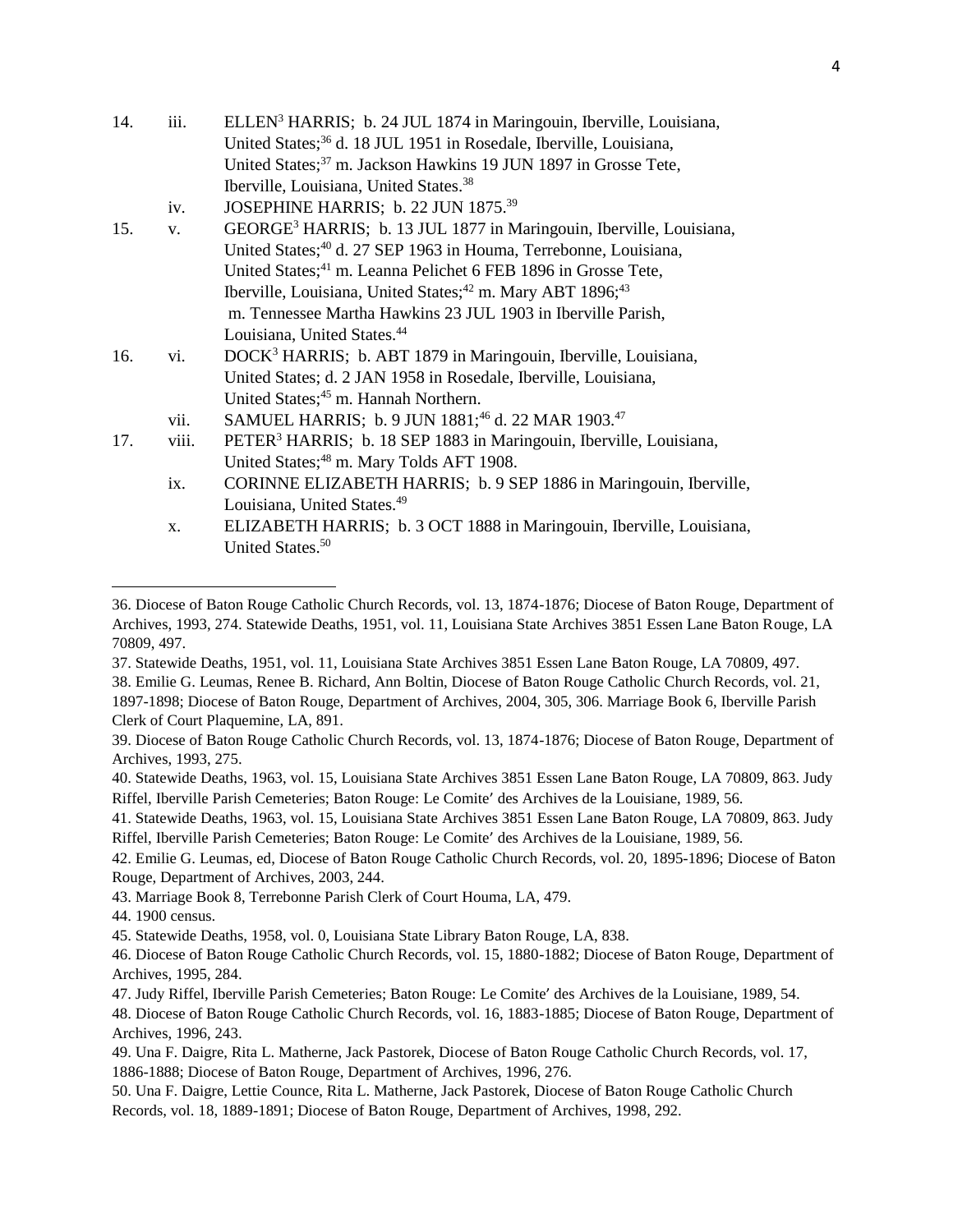- xi. GUILLAUME RAPHAEL HARRIS; b. 18 JAN 1891 in Maringouin, Iberville, Louisiana, United States.<sup>51</sup>
- xii. EBENEZER HARRIS; b. 1 DEC 1893 in Maringouin, Iberville, Louisiana, United States;<sup>52</sup> d. 28 OCT 1918 in Rosedale, Iberville, Louisiana, United States;<sup>53</sup> m. Alice Northern.
- xiii. EVALINA HARRIS; b. 28 JAN 1898.

5. WILLIAM<sup>2</sup> HARRIS (SAM<sup>1</sup>) was born ABT 1849; died 21 JUL 1904 in Maringouin, Iberville, Louisiana, United States;<sup>54</sup> buried in Immaculate Heart of Mary Catholic Cemetery, Maringouin, Iberville, Louisiana, United States.<sup>55</sup>

WILLIAM<sup>2</sup> married **KEZIAH**. She was born ABT 1845; died 1874-77.

They had the following children:

 $\overline{\phantom{a}}$ 

- 18. i. MARY<sup>3</sup> HARRIS; b. 1 FEB 1865;<sup>56</sup> d. AFT 1910; m. Charles Butler 22 MAR 1891 in Grosse Tete, Iberville, Louisiana, United States.<sup>57</sup> 19. ii. ANNA<sup>3</sup> HARRIS; b. 20 FEB 1868 in Maringouin, Iberville, Louisiana, United States;<sup>58</sup> d. 26 JAN 1952 in Maringouin, Iberville, Louisiana, United States;<sup>59</sup> m. Charles Bowen; m. Louis Grimes ABT 1901. iii. BUTLER HARRIS; b. ABT 1868; d. AFT 1880.
- 20. iv. MADISON<sup>3</sup> HARRIS; b. 4 APR 1870 in Maringouin, Iberville, Louisiana, United States;<sup>60</sup> d. 27 MAY 1915 in New Orleans, Orleans, Louisiana, United States;<sup>61</sup> m. Isabella Humphey 6 OCT 1888 in Iberville Parish, Louisiana, United States.<sup>62</sup>

53. Statewide Deaths, 1918, vol. 36, Louisiana State Archives 3851 Essen Lane Baton Rouge, LA 70809, 16207.

54. Judy Riffel, Iberville Parish Cemeteries; Baton Rouge: Le Comite' des Archives de la Louisiane, 1989, 54. Iberville South; 30 Jul 1904. 21st JDC, probate #71, Iberville Parish Clerk of Court Plaquemine, LA. 18th Judicial District Court, probate #3942, Iberville Parish Clerk of Court Plaquemine, LA.

<sup>51.</sup> Una F. Daigre, Lettie Counce, Rita L. Matherne, Jack Pastorek, Diocese of Baton Rouge Catholic Church Records, vol. 18, 1889-1891; Diocese of Baton Rouge, Department of Archives, 1998, 292.

<sup>52.</sup> Renee B. Richard, Emily G. Leumas, Lettie Counce, Diocese of Baton Rouge Catholic Church Records, vol. 19, 1892-1894; Diocese of Baton Rouge, Department of Archives, 2001, 301.

<sup>55.</sup> Judy Riffel, Iberville Parish Cemeteries; Baton Rouge: Le Comite' des Archives de la Louisiane, 1989, 54. 56. Diocese of Baton Rouge Catholic Church Records, vol. 13, 1874-1876; Diocese of Baton Rouge, Department of Archives, 1993, 275.

<sup>57.</sup> Una F. Daigre, Lettie Counce, Rita L. Matherne, Jack Pastorek, Diocese of Baton Rouge Catholic Church Records, vol. 18, 1889-1891; Diocese of Baton Rouge, Department of Archives, 1998, 292.

<sup>58.</sup> Diocese of Baton Rouge Catholic Church Records, vol. 13, 1874-1876; Diocese of Baton Rouge, Department of Archives, 1993, 274. Statewide Deaths, 1952, vol. 1, Louisiana State Archives 3851 Essen Lane Baton Rouge, LA 70809, 775.

<sup>59.</sup> Statewide Deaths, 1952, vol. 1, Louisiana State Archives 3851 Essen Lane Baton Rouge, LA 70809, 775. Judy Riffel, Iberville Parish Cemeteries; Baton Rouge: Le Comite' des Archives de la Louisiane, 1989, 54.

<sup>60.</sup> Diocese of Baton Rouge Catholic Church Records, vol. 13, 1874-1876; Diocese of Baton Rouge, Department of Archives, 1993, 275.

<sup>61.</sup> Orleans Deaths, 1915, vol. 163, Louisiana State Archives 3851 Essen Lane Baton Rouge, LA 70809, 712.

<sup>62.</sup> Marriage Book 5, Iberville Parish Clerk of Court Plaquemine, LA, 521.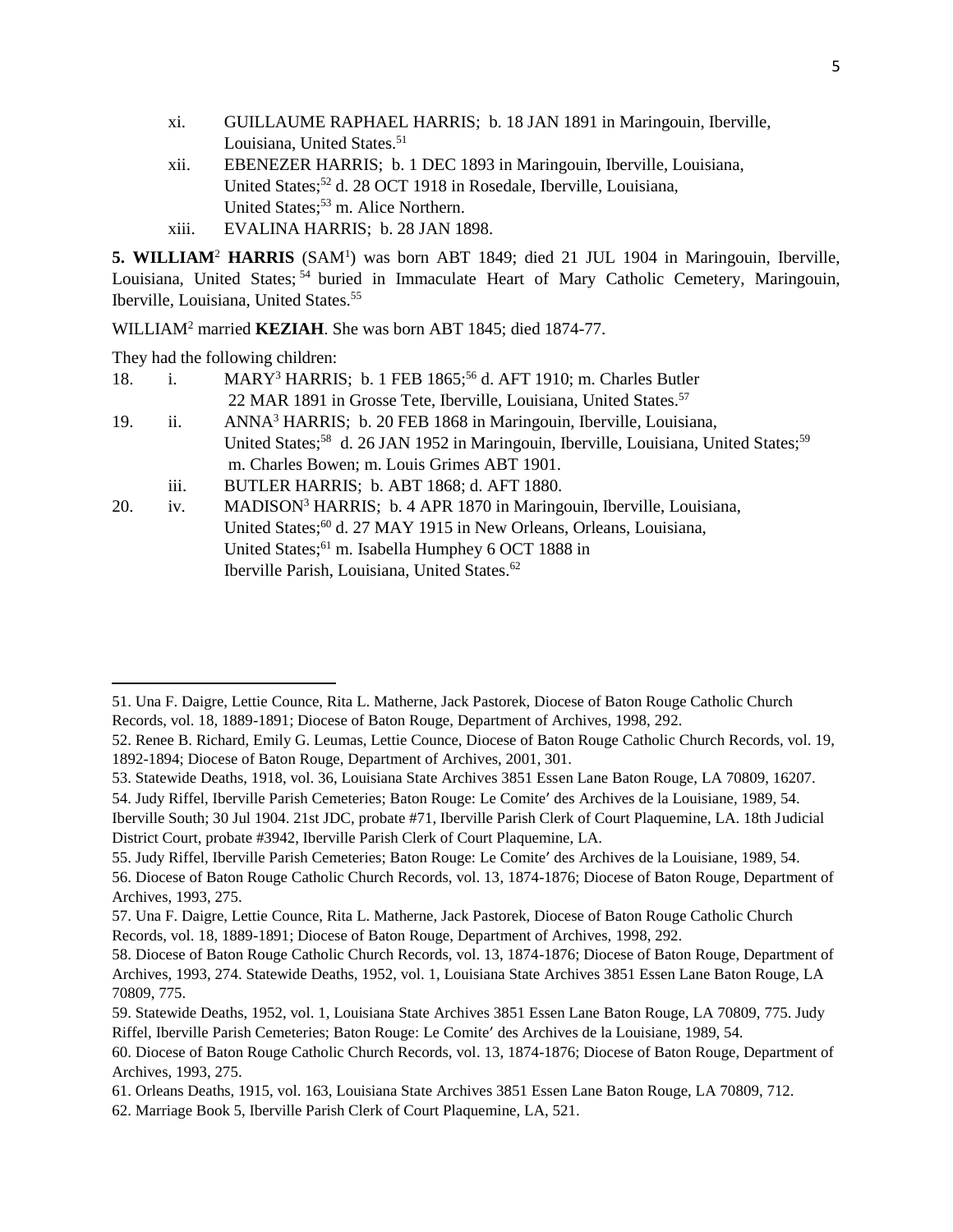- 21. v. ALICE<sup>3</sup> HARRIS; b. 23 JUL 1872 in Maringouin, Iberville, Louisiana, United States;<sup>63</sup> d. 14 MAY 1928 in Maringouin, Iberville, Louisiana, United States;<sup>64</sup> m. Daniel Alfonse Landry 10 APR 1888 in Grosse Tete, Iberville, Louisiana, United States.<sup>65</sup>
- 22. vi. WILLIAM<sup>3</sup> HARRIS; b. 16 MAR 1874 in Maringouin, Iberville, Louisiana, United States;<sup>66</sup> d. AFT 1900; m. Emma Hicks 4 JUN 1895 in Iberville Parish, Louisiana, United States.<sup>67</sup>

WILLIAM<sup>2</sup> married **CHARITY PENDLETON** 23 FEB 1877 in St. Joseph Catholic, Baton Rouge, East Baton Rouge, Louisiana, United States. She was born ABT 1857 in Maringouin, Iberville, Louisiana, United States. died 16 MAY 1918 in Maringouin, Iberville, Louisiana, United States.<sup>68</sup>

They had the following children:

- 23. i. ELIZABETH<sup>3</sup> HARRIS; b. ABT 1877 in Louisiana, United States:<sup>69</sup> d. 1 OCT 1922 in Maringouin, Iberville, Louisiana, United States;<sup>70</sup> m. Ezekiel Lockman 19 AUG 1895 in Grosse Tete, Iberville, Louisiana, United States.<sup>71</sup>
- 24. ii. JULIA<sup>3</sup> HARRIS; b. 20 JUN 1882 in Maringouin, Iberville, Louisiana, United States;<sup>72</sup> d. 7 MAR 1956 in New Orleans, Orleans, Louisiana, United States;<sup>73</sup> m. John Milton Norman Green.
	- iii. SHEPARD HARRIS; b. MAR 1883.<sup>74</sup>
	- iv. JOSEPH FLEMING HARRIS; b. 11 JAN 1885 in Maringouin, Iberville, Louisiana, United States;<sup>75</sup> d. 17 JUL 1930 in Maringouin, Iberville, Louisiana, United States;<sup>76</sup> m. Lucinda Powell 19 APR 1930 in Iberville Parish, Louisiana, United States.<sup>77</sup>

64. Statewide Deaths, 1928, vol. 26, Louisiana State Archives 3851 Essen Lane Baton Rouge, LA 70809, 11738.

65. Una F. Daigre, Rita L. Matherne, Jack Pastorek, Diocese of Baton Rouge Catholic Church Records, vol. 17, 1886-1888; Diocese of Baton Rouge, Department of Archives, 1996. Marriage Book 5, Iberville Parish Clerk of Court Plaquemine, LA, 497.

66. Diocese of Baton Rouge Catholic Church Records, vol. 13, 1874-1876; Diocese of Baton Rouge, Department of Archives, 1993, 275.

- 67. Emilie G. Leumas, ed, Diocese of Baton Rouge Catholic Church Records, vol. 20, 1895-1896; Diocese of Baton Rouge, Department of Archives, 2003, 244. Marriage Book 6, Iberville Parish Clerk of Court Plaquemine, LA, 516. 68. Statewide Deaths, 1916, vol. 8, Louisiana State Archives 3851 Essen Lane Baton Rouge, LA 70809, 3612.
- 69. Judy Riffel, 1878 Iberville Parish Census; Baton Rouge: Le Comite des Archives de la Louisiane, 1991, 116.

70. Statewide Deaths, 1922, vol. 30, Louisiana State Archives 3851 Essen Lane Baton Rouge, LA 70809, 12841.

71. Emilie G. Leumas, ed, Diocese of Baton Rouge Catholic Church Records, vol. 20, 1895-1896; Diocese of Baton Rouge, Department of Archives, 2003, 244.

 $\overline{a}$ 

<sup>63.</sup> Diocese of Baton Rouge Catholic Church Records, vol. 13, 1874-1876; Diocese of Baton Rouge, Department of Archives, 1993, 274. Statewide Deaths, 1928, vol. 26, Louisiana State Archives 3851 Essen Lane Baton Rouge, LA 70809, 11738.

<sup>72.</sup> Diocese of Baton Rouge Catholic Church Records, vol. 15, 1880-1882; Diocese of Baton Rouge, Department of Archives, 1995, 284. Orleans Deaths, 1956, vol. 0, Louisiana State Archives 3851 Essen Lane Baton Rouge, LA 70809, 1722.

<sup>73.</sup> Orleans Deaths, 1956, vol. 0, Louisiana State Archives 3851 Essen Lane Baton Rouge, LA 70809, 1722.

<sup>74. 1900</sup> census.

<sup>75.</sup> Diocese of Baton Rouge Catholic Church Records, vol. 16, 1883-1885; Diocese of Baton Rouge, Department of Archives, 1996, 243.

<sup>76.</sup> Statewide Deaths, 1930, vol. 27, Diocese of Baton Rouge Catholic Archives 1800 South Acadian Thruway Baton Rouge, LA 70806, 11706.

<sup>77.</sup> Marriage Book 16, Iberville Parish Clerk of Court Plaquemine, LA, 95.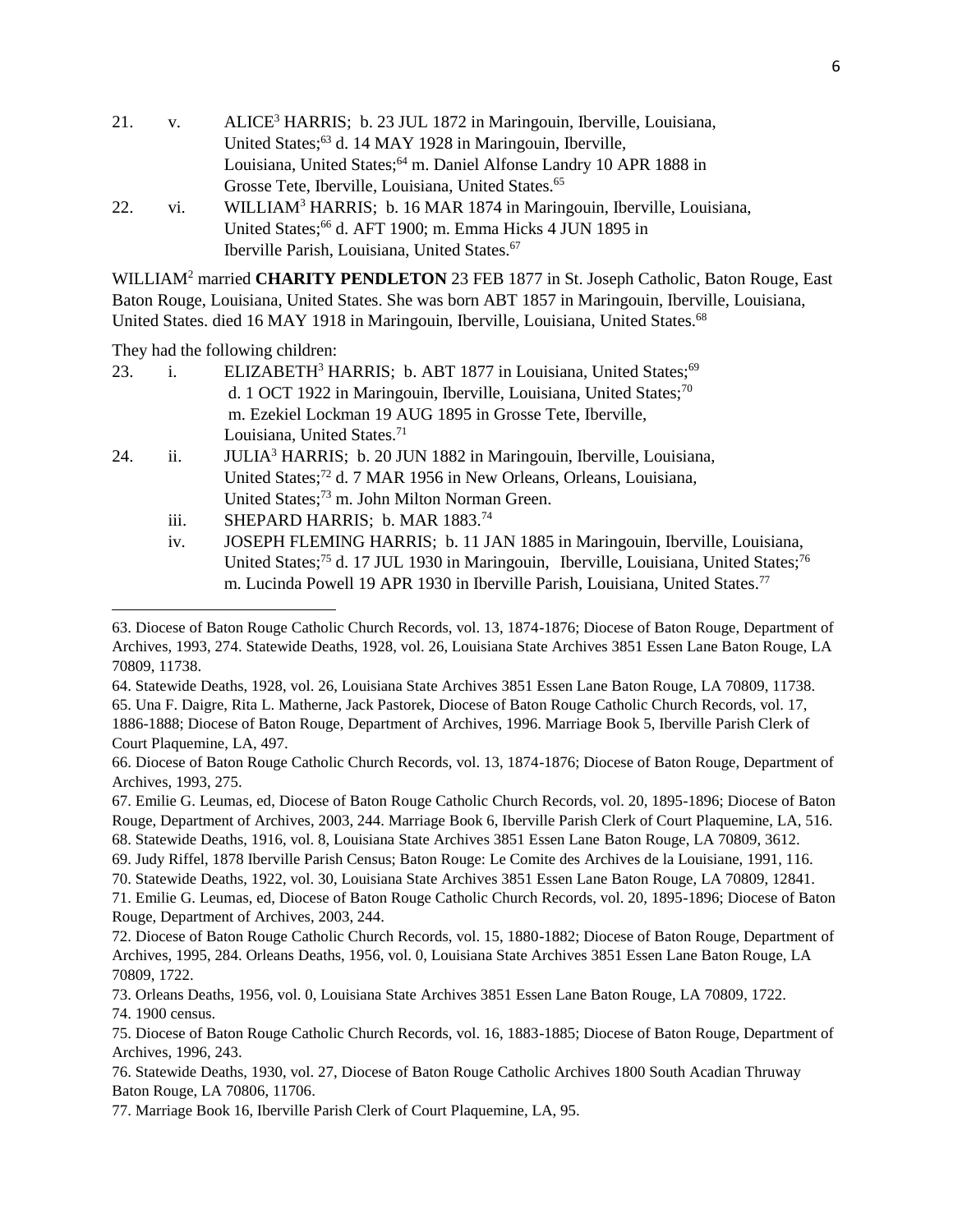- v. LOUIS HARRIS; b. 9 JUL 1886;<sup>78</sup> m. Cornelia Kelley 11 JAN 1906 in Iberville Parish, Louisiana, United States;<sup>79</sup> m. Celeste Devillier 28 FEB 1919 in Iberville Parish, Louisiana, United States.<sup>80</sup>
- vi. **HARRIS**; d. BEF 1900.

**6. ALICE<sup>2</sup> HARRIS** (SAM<sup>1</sup>) was born ABT 1851 in Maringouin, Iberville, Louisiana, United States; died 2 FEB 1922 in Iberville Parish, Louisiana, United States;<sup>81</sup> buried 3 FEB 1922 in Maringouin, Iberville, Louisiana, United States.<sup>82</sup>

ALICE<sup>2</sup> married **CORNELIUS MURPHY** ABT 1868. He was born ABT 1848.

They had the following children:

- 25. i. SAMUEL<sup>3</sup> MURPHY; b. 1868;
- 26. ii. WILLIE<sup>3</sup> MURPHY; b. ABT 1869; m. Rachel Rivet.
	- iii. JOSEPH CORNELIUS MURPHY; b. 12 FEB 1872 in West Oak Plantation, Iberville, Louisiana, United States.<sup>83</sup>

7. EDWARD<sup>2</sup> HARRIS (SAM<sup>1</sup>) was born ABT 1855 in Iberville Parish, Louisiana, United States;<sup>84</sup> died 3 NOV 1928 in Plaquemine, Iberville, Louisiana, United States;<sup>85</sup> buried 4 NOV 1928 in Maringouin, Iberville, Louisiana, United States.<sup>86</sup>

EDWARD<sup>2</sup> married **SOPHIE JOHNSON** 14 MAY 1876 in St. John the Evangelist Catholic, Plaquemine, Iberville, Louisiana, United States. She was born ABT 1858, daughter of Jim Johnson and Mary Butler; died BET 1910-16.

They had the following children:

 $\overline{a}$ 

27. i. LOUISA<sup>3</sup> HARRIS; b. ABT 1877 in Maringouin, Iberville, Louisiana, United States;<sup>87</sup> d. 6 DEC 1931 in Maringouin, Iberville, Louisiana, United States; ${}^{88}$  m.  ${}^{89}$  m. Patrick Hill 23 FEB 1897 in Grosse Tete, Iberville, Louisiana, United States.

ii. MAGAT HARRIS; b. ABT 1878.

<sup>78.</sup> Una F. Daigre, Rita L. Matherne, Jack Pastorek, Diocese of Baton Rouge Catholic Church Records, vol. 17, 1886-1888; Diocese of Baton Rouge, Department of Archives, 1996, 276.

<sup>79.</sup> Marriage Book 8, Terrebonne Parish Clerk of Court Houma, LA, 478.

<sup>80.</sup> Marriage Book 10, Iberville Parish Clerk of Court Plaquemine, LA, 1190.

<sup>81.</sup> Statewide Deaths, 1922, vol. 8, Louisiana State Archives 3851 Essen Lane Baton Rouge, LA 70809, 3840.

<sup>82.</sup> Statewide Deaths, 1922, vol. 8, Louisiana State Archives 3851 Essen Lane Baton Rouge, LA 70809, 3840.

<sup>83.</sup> Diocese of Baton Rouge Catholic Church Records, vol. 13, 1874-1876; Diocese of Baton Rouge, Department of Archives, 1993, 446.

<sup>84.</sup> Statewide Deaths, 1928, vol. 32, Louisiana State Archives 3851 Essen Lane Baton Rouge, LA 70809, 14287.

<sup>85.</sup> Statewide Deaths, 1928, vol. 32, Louisiana State Archives 3851 Essen Lane Baton Rouge, LA 70809, 14287.

<sup>86.</sup> Statewide Deaths, 1928, vol. 32, Louisiana State Archives 3851 Essen Lane Baton Rouge, LA 70809, 14287.

<sup>87.</sup> Judy Riffel, 1878 Iberville Parish Census; Baton Rouge: Le Comite des Archives de la Louisiane, 1991, 117.

<sup>88.</sup> Statewide Deaths, 1931, vol. 35, Louisiana State Archives 3851 Essen Lane Baton Rouge, LA 70809, 14864.

<sup>89.</sup> Emilie G. Leumas, Renee B. Richard, Ann Boltin, Diocese of Baton Rouge Catholic Church Records, vol. 21,

<sup>1897-1898;</sup> Diocese of Baton Rouge, Department of Archives, 2004, 305 & 325.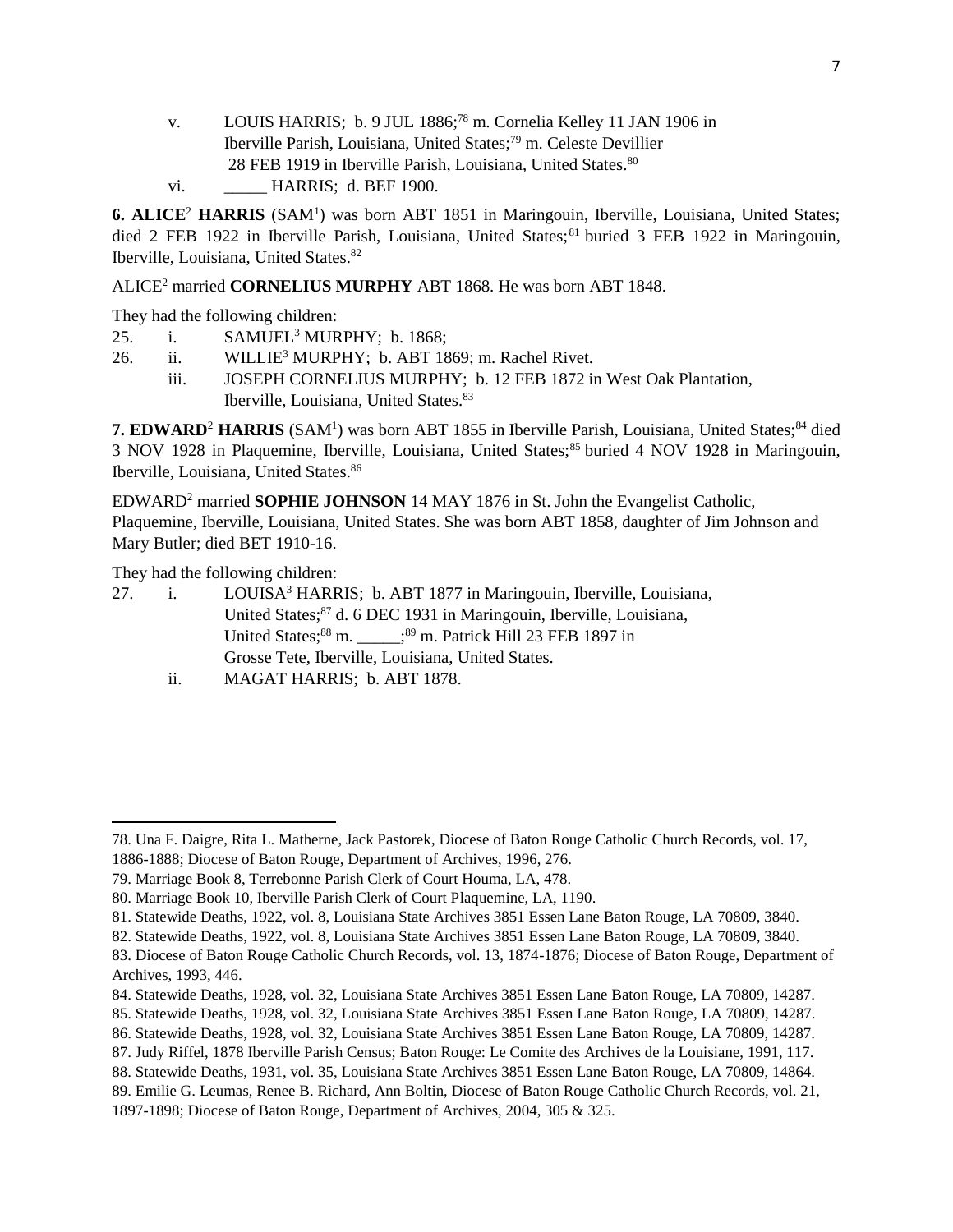| 28. | iii.  | CHARLES <sup>3</sup> HARRIS; b. NOV 1879 in Rosedale, Iberville, Louisiana, United States; <sup>90</sup> |
|-----|-------|----------------------------------------------------------------------------------------------------------|
|     |       | d. 17 AUG 1955 in Rosedale, Iberville, Louisiana, United States; <sup>91</sup>                           |
|     |       | m. Pearlie Brown 2 JUL 1908 in Iberville Parish, Louisiana,                                              |
|     |       | United States. <sup>92</sup>                                                                             |
|     | iv.   | LIDDIE HARRIS; b. 11 FEB 1882; <sup>93</sup> m. Abraham Erasmus Hawkins.                                 |
| 29. | V.    | SAMUEL <sup>3</sup> HARRIS; b. 3 JAN 1884 in Iberville Parish, Louisiana,                                |
|     |       | United States; <sup>94</sup> d. 6 JAN 1975 in Rosedale, Iberville, Louisiana,                            |
|     |       | United States; <sup>95</sup> m. Eula Ford 22 MAR 1910 in Iberville Parish,                               |
|     |       | Louisiana, United States. <sup>96</sup>                                                                  |
| 30. | vi.   | MARY <sup>3</sup> HARRIS; b. 11 JAN 1886 in Louisiana, United States; <sup>97</sup>                      |
|     |       | d. 31 DEC 1954 in Rosedale, Iberville, Louisiana, United States; <sup>98</sup>                           |
|     |       | m. Richard Martin.                                                                                       |
|     | vii.  | EDWARD "NED" HARRIS; b. 7 NOV 1888.99                                                                    |
| 31. | viii. | SOPHIE <sup>3</sup> HARRIS; b. FEB $1891;^{100}$ d. 14 JAN 1979 in Inglewood,                            |
|     |       | Los Angeles, California, United States; <sup>101</sup> m. Abe Kaufman                                    |
|     |       | 31 JAN 1912 in Iberville Parish, Louisiana, United States. <sup>102</sup>                                |
|     | ix.   | JAMES HARRIS; b. 17 APR 1894. <sup>103</sup>                                                             |
|     | х.    | TILSIE? HARRIS; b. ABT 1901.                                                                             |

EDWARD<sup>2</sup> married **EASTER BANKS** 2 DEC 1916 in Iberville Parish, Louisiana, United States.

 $\overline{\phantom{a}}$ 

1886-1888; Diocese of Baton Rouge, Department of Archives, 1996, 276.

<sup>90. 1900</sup> census.

<sup>91.</sup> Statewide Deaths, 1955, vol. 11, Louisiana State Archives 3851 Essen Lane Baton Rouge, LA 70809, 23.

<sup>92.</sup> Marriage Book 8, Terrebonne Parish Clerk of Court Houma, LA, 1208.

<sup>93.</sup> Diocese of Baton Rouge Catholic Church Records, vol. 15, 1880-1882; Diocese of Baton Rouge, Department of Archives, 1995, 284.

<sup>94.</sup> Diocese of Baton Rouge Catholic Church Records, vol. 16, 1883-1885; Diocese of Baton Rouge, Department of Archives, 1996, 243. Social Security Death Index.

<sup>95.</sup> Social Security Death Index. Morning Advocate; 5 May 1988.

<sup>96.</sup> Marriage Book 9, Iberville Parish Clerk of Court Plaquemine, LA, 209.

<sup>97.</sup> Una F. Daigre, Rita L. Matherne, Jack Pastorek, Diocese of Baton Rouge Catholic Church Records, vol. 17,

<sup>98.</sup> Statewide Deaths, 1954, vol. 16, Louisiana State Archives 3851 Essen Lane Baton Rouge, LA 70809, 613.

<sup>99.</sup> Renee B. Richard, Emily G. Leumas, Lettie Counce, Diocese of Baton Rouge Catholic Church Records, vol. 19, 1892-1894; Diocese of Baton Rouge, Department of Archives, 2001, 301.

<sup>100.</sup> Renee B. Richard, Emily G. Leumas, Lettie Counce, Diocese of Baton Rouge Catholic Church Records, vol.

<sup>19, 1892-1894;</sup> Diocese of Baton Rouge, Department of Archives, 2001, 301.

<sup>101.</sup> Social Security Death Index. California Death Index, 1940-1997; Ancestry.com. 18th Judicial District Court, Probate #5728, Iberville Parish Clerk of Court Plaquemine, LA.

<sup>102.</sup> Marriage Book 9, Iberville Parish Clerk of Court Plaquemine, LA, 731.

<sup>103.</sup> World War I Draft Registration Card.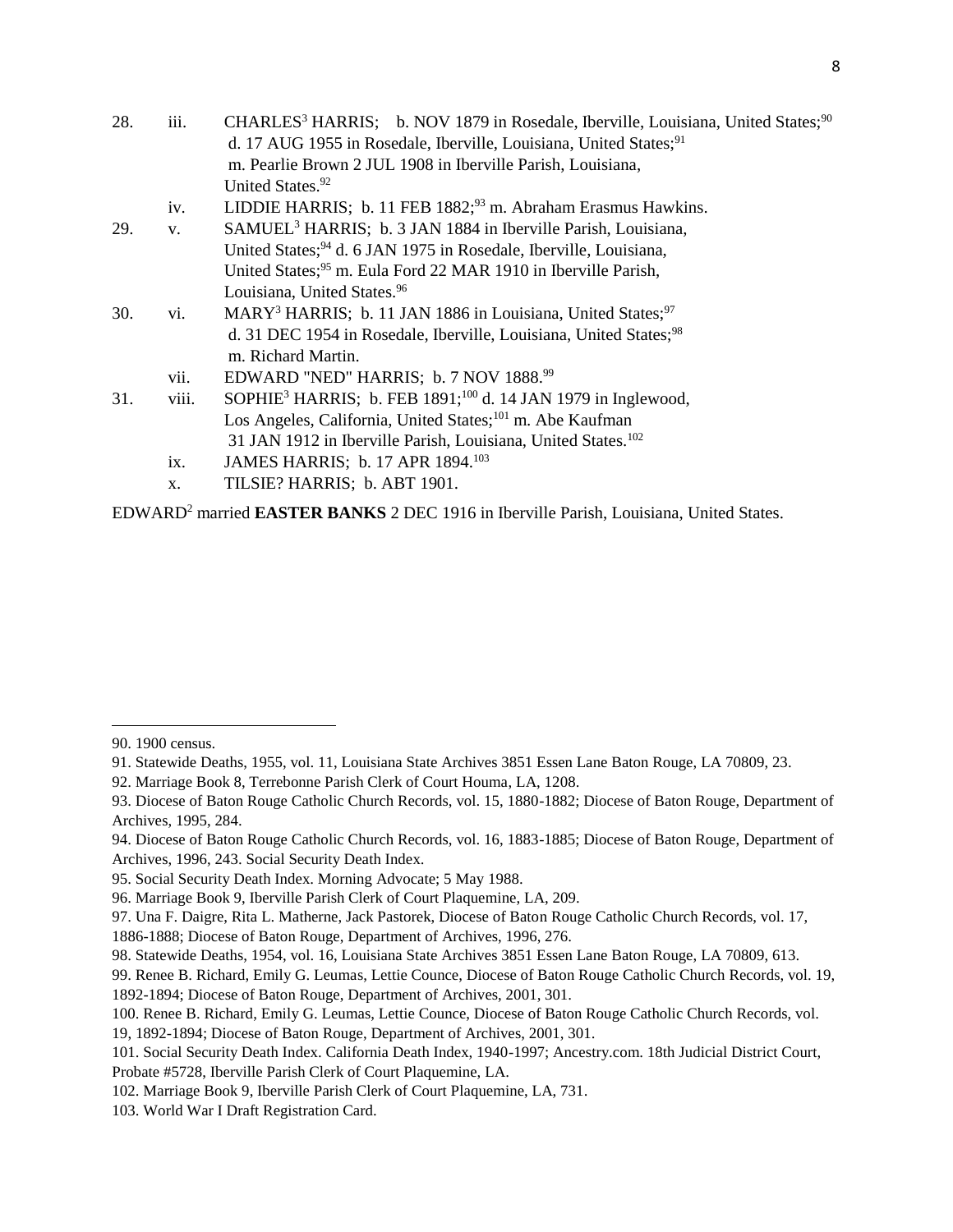#### **Third Generation**

**8. BIBY ANN<sup>3</sup> BUTLER** (ELLEN<sup>2</sup>, SAM<sup>1</sup>) was born 25 DEC 1871;<sup>104</sup> died 15 MAY 1967 in Maringouin, Iberville, Louisiana, United States.<sup>105</sup>

BIBY ANN<sup>3</sup> married **WILLIE G. TAYLOR** 19 APR 1894 in St. Joseph Catholic, Grosse Tete, Iberville, Louisiana, United States. He was born 1871 in Maringouin, Iberville, Louisiana, United States, son of James Edward Taylor and Mathilda Skipper;<sup>106</sup> died 20 AUG 1934 in Iberville Parish, Louisiana, United States;<sup>107</sup> buried 21 AUG 1934 in Musson, Iberville, Louisiana, United States.<sup>108</sup>

They had the following children:

- i. JAMES E. TAYLOR; b. ABT 1903.
- ii. DAULPHIO TAYLOR; b. ABT 1905.
- iii. WILLIAM TAYLOR; b. ABT 1909; d. BEF 1920.
- iv. OLIVIA TAYLOR; b. ABT 1911.
- v. GEORGE TAYLOR; b. ABT 1913.

9. CATHERINE<sup>3</sup> BUTLER (ELLEN<sup>2</sup>, SAM<sup>1</sup>) was born 19 APR 1875 in Maringouin, Iberville, Louisiana, United States; <sup>109</sup> baptized 31 JUL 1876 in St. Joseph Catholic, Grosse Tete, Iberville, Louisiana, United States;<sup>110</sup> died 21 SEP 1949 in Plaquemine, Iberville, Louisiana, United States;<sup>111</sup> buried 23 SEP 1949 in Pilgrim Rest Cemetery, Plaquemine, Louisiana, United States.<sup>112</sup>

CATHERINE<sup>3</sup> married **WILLIAM MULMORE** 14 FEB 1893 in Iberville Parish, Louisiana, United States. He was born ABT 1869, son of William Mulmore and Louisa.

They had the following children:

i. WILLIE R. MULMORE; b. ABT 1895; d. 10 JUN 1980 in Beaumont, Jefferson, Texas, United States;<sup>113</sup> m. Louise Carter ABT 1926 in Iberville Parish, Louisiana, United States.<sup>114</sup>

 $\overline{a}$ 

<sup>104.</sup> Social Security Death Index.

<sup>105.</sup> Social Security Death Index.

<sup>106.</sup> Statewide Deaths, 1934, vol. 23, Louisiana State Archives 3851 Essen Lane Baton Rouge, LA 70809, 9375.

<sup>107.</sup> Statewide Deaths, 1934, vol. 23, Louisiana State Archives 3851 Essen Lane Baton Rouge, LA 70809, 9375.

<sup>108.</sup> Statewide Deaths, 1934, vol. 23, Louisiana State Archives 3851 Essen Lane Baton Rouge, LA 70809, 9375.

<sup>109.</sup> Diocese of Baton Rouge Catholic Church Records, vol. 13, 1874-1876; Diocese of Baton Rouge, Department of Archives, 1993, 115. Statewide Deaths, 1949, vol. 10, Louisiana State Archives 3851 Essen Lane Baton Rouge, LA 70809, 952.

<sup>110.</sup> Diocese of Baton Rouge Catholic Church Records, vol. 13, 1874-1876; Diocese of Baton Rouge, Department of Archives, 1993, 115.

<sup>111.</sup> Statewide Deaths, 1949, vol. 10, Louisiana State Archives 3851 Essen Lane Baton Rouge, LA 70809, 952.

<sup>112.</sup> Statewide Deaths, 1949, vol. 10, Louisiana State Archives 3851 Essen Lane Baton Rouge, LA 70809, 952.

<sup>113.</sup> Texas Death Certificates, 1903-1982; Ancestry.com.

<sup>114.</sup> Marriage Book 10, Iberville Parish Clerk of Court Plaquemine, LA, 684. 18th Judicial District Court, suit #290, Iberville Parish Clerk of Court Plaquemine, LA.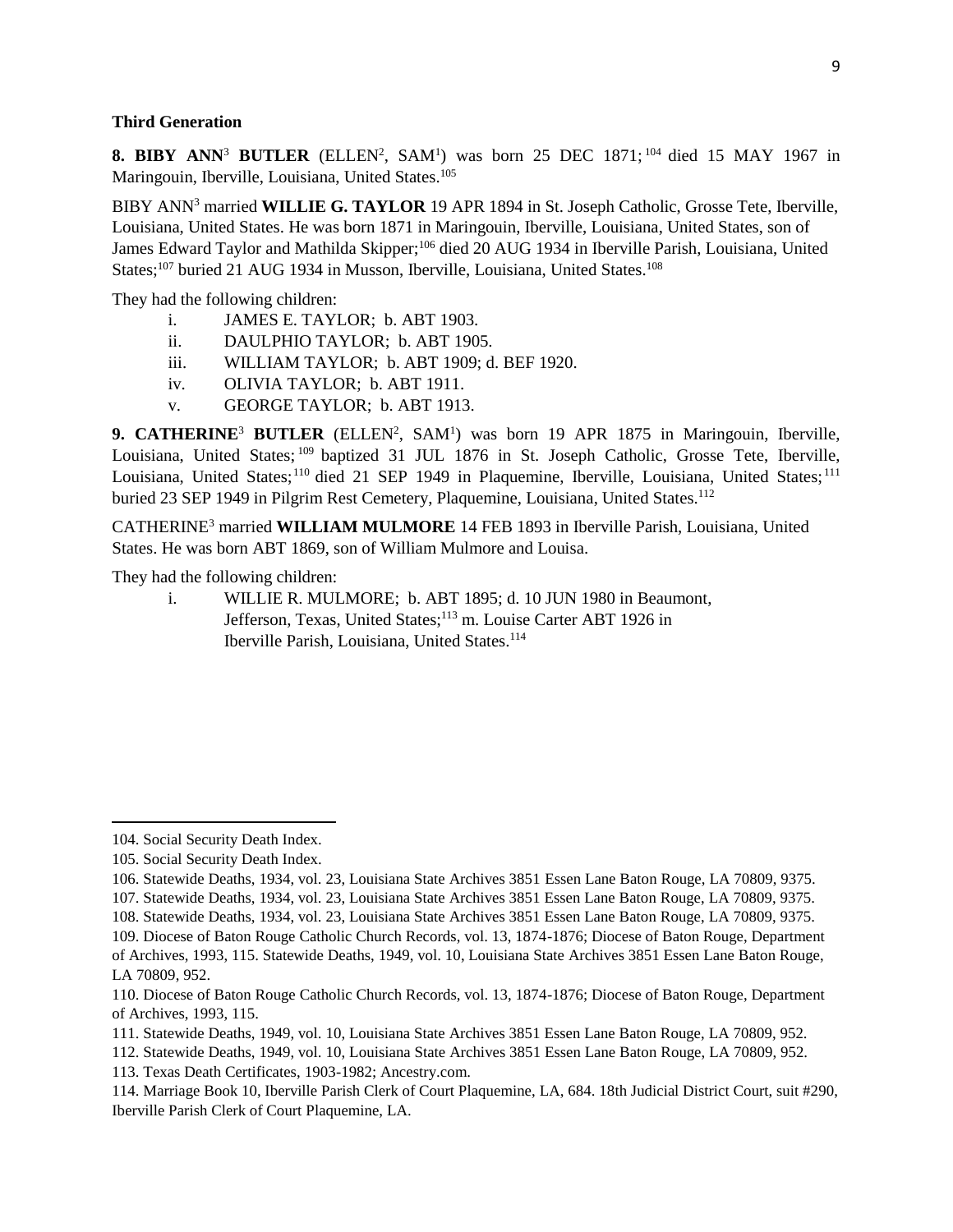## CATHERINE<sup>3</sup> married **JAMES STEWART** ABT 1903.

They had the following children:

- i. NACE STEWART; b. ABT 1900.
- ii. CLARENCE STEWART; b. ABT 1904; m. Mary.
- iii. ELLEN STEWART; b. ABT 1906.
- iv. PATSY STEWART; b. ABT 1907.
- v. JOHN STEWART; b. ABT 1915.
- vi. DAVID STEWART; b. ABT 1919.

**10. MARTHA<sup>3</sup> BUTLER** (ELLEN<sup>2</sup>, SAM<sup>1</sup>) was born 13 AUG 1878;<sup>115</sup> died 10 MAR 1967;<sup>116</sup> buried in Immaculate Heart of Mary Catholic Cemetery, Maringouin, Iberville, Louisiana, United States.<sup>117</sup>

MARTHA<sup>3</sup> married **JOHN HALL** 6 FEB 1896 in St. Joseph Catholic, Grosse Tete, Iberville, Louisiana, United States.

They had the following children:

- i. WILLIAM HALL; b. 20 APR  $1895$ ;<sup>118</sup> m. Olivia Gougis 21 MAR 1916 in Iberville Parish, Louisiana, United States;<sup>119</sup> m. Corine Hamilton 21 NOV 1929 in Iberville Parish, Louisiana, United States.<sup>120</sup>
- ii. FLORESTINA HALL; b. 11 NOV 1897.<sup>121</sup>
- iii. JOHN HALL; b. MAR 1900.
- iv. ERNEST HALL; b. 11 FEB 1900;<sup>122</sup> d. 28 MAR 1987 in New Roads, Pointe Coupee, Louisiana, United States;<sup>123</sup> m. Ruth Taylor.

# MARTHA<sup>3</sup> married **HENRY YEAGER**. He died BET 1920-30.

They had the following children:

- i. MARY IDELL YEAGER; b. 24 JAN  $1905$ ;<sup>124</sup> d. 14 JUN 2000 in New Orleans, Orleans, Louisiana, United States;<sup>125</sup> m. \_\_\_\_\_ Long.
- ii. CELESTINE YEAGER; b. ABT 1907 in Maringouin, Iberville, Louisiana, United States; d. 30 APR 1986 in Ponchatoula, Tangipahoa, Louisiana, United States;<sup>126</sup> m. Delt.
- iii. JAMES YEAGER; b. ABT 1910;

 $\overline{a}$ 

<sup>115.</sup> Judy Riffel, Iberville Parish Cemeteries; Baton Rouge: Le Comite' des Archives de la Louisiane, 1989, 54.

<sup>116.</sup> Judy Riffel, Iberville Parish Cemeteries; Baton Rouge: Le Comite' des Archives de la Louisiane, 1989, 54.

<sup>117.</sup> Judy Riffel, Iberville Parish Cemeteries; Baton Rouge: Le Comite' des Archives de la Louisiane, 1989, 54.

<sup>118.</sup> Emilie G. Leumas, ed, Diocese of Baton Rouge Catholic Church Records, vol. 20, 1895-1896; Diocese of Baton Rouge, Department of Archives, 2003, 242.

<sup>119.</sup> Marriage Book 10, Iberville Parish Clerk of Court Plaquemine, LA, 299.

<sup>120.</sup> Marriage Book 16, Iberville Parish Clerk of Court Plaquemine, LA, 21.

<sup>121.</sup> Emilie G. Leumas, Renee B. Richard, Ann Boltin, Diocese of Baton Rouge Catholic Church Records, vol. 21, 1897-1898; Diocese of Baton Rouge, Department of Archives, 2004, 306.

<sup>122.</sup> Ann T. Boltin, Diocese of Baton Rouge Catholic Church Records, Baptisms 1901-1905; Diocese of Baton Rouge, 2013, 229.

<sup>123.</sup> The Advocate; 36671.

<sup>124.</sup> Social Security Death Index.

<sup>125.</sup> Social Security Death Index. The Advocate; 36671.

<sup>126.</sup> The Advocate; 36671.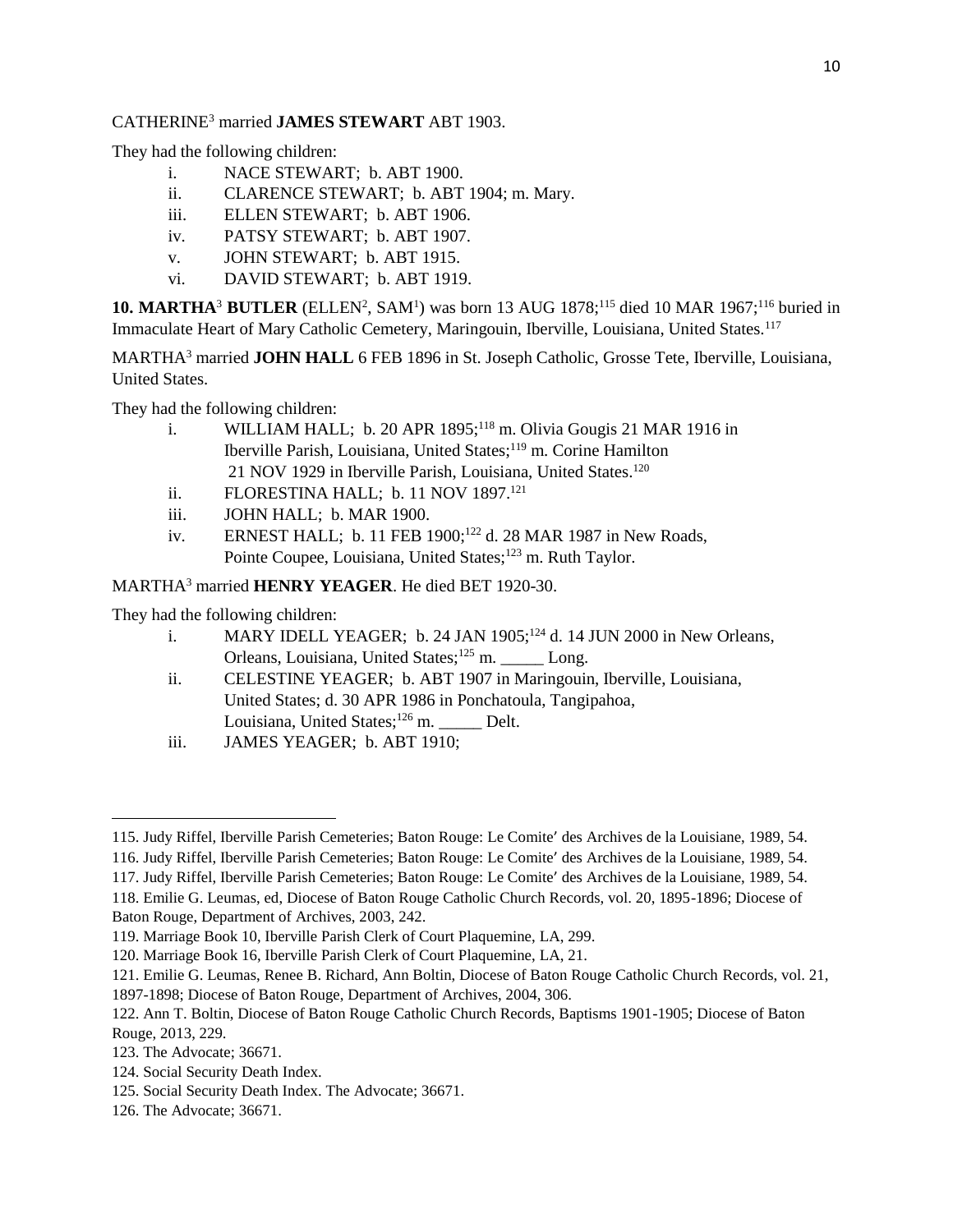### 11. HARRIET<sup>3</sup> DORSEY (LOUISA<sup>2</sup>, SAM<sup>1</sup>) was born ABT 1865; died BET 1886-1900.

## HARRIET<sup>3</sup> married **THOMAS WILLIAMS**.

They had the following children:

- i. **JANE WILLIAMS**; b. DEC 1883.<sup>127</sup>
- ii. RAYFIELD WILLIAMS; b. 20 OCT  $1886$ ;<sup>128</sup> d. 12 NOV 1911 in New Orleans, Orleans, Louisiana, United States.<sup>129</sup>

12. ELIZABETH<sup>3</sup> DAVIS (LOUISA<sup>2</sup>, SAM<sup>1</sup>) was born ABT 1871 in Louisiana, United States;<sup>130</sup> died 2 OCT 1920 in Maringouin, Iberville, Louisiana, United States;<sup>131</sup> buried 3 OCT 1920 in Musson, Iberville, Louisiana, United States.<sup>132</sup>

ELIZABETH<sup>3</sup> married **JAMES D. BRYANT** ABT 1890. He was born APR 1864.<sup>133</sup>

They had the following children:

- i. LAWRENCE BRYANT; b. JUL 1892.<sup>134</sup>
- ii. JOHN H. BRYANT; b. 27 JUL 1893 in Maringouin, Iberville, Louisiana, United States;<sup>135</sup> d. 16 APR 1976.<sup>136</sup>
- iii. SUSANA BRYANT; b. MAY 1896.<sup>137</sup>
- iv. BRISCO BRYANT; b. AUG 1898.<sup>138</sup>
- v. CHARLOTTE "LOTTIE" BRYANT; b. ABT 1901.
- vi. BERNICE BRYANT; b. ABT 1903.
- vii. LOUISA BRYANT; b. ABT 1906.
- viii. GLADYS BRYANT; b. ABT 1908.
- ix. HOWARD BRYANT; b. ABT 1909.
- x. ROSETTA BRYANT; b. 26 OCT 1912 in Maringouin, Iberville, Louisiana, United States;<sup>139</sup> d. 30 DEC 1989 in New Orleans, Orleans, Louisiana, United States;<sup>140</sup> m. Robert Dauphine 11 DEC 1929 in New Orleans, Orleans, Louisiana, United States.<sup>141</sup>
- xi. JAMES BRYANT; b. ABT 1915.

<sup>127. 1900</sup> census.

<sup>128.</sup> Una F. Daigre, Rita L. Matherne, Jack Pastorek, Diocese of Baton Rouge Catholic Church Records, vol. 17, 1886-1888; Diocese of Baton Rouge, Department of Archives, 1996, 637.

<sup>129.</sup> Orleans Deaths, 1911, vol. 153, Louisiana State Archives 3851 Essen Lane Baton Rouge, LA 70809, 621.

<sup>130.</sup> Judy Riffel, 1878 Iberville Parish Census; Baton Rouge: Le Comite des Archives de la Louisiane, 1991, 124.

<sup>131.</sup> Statewide Deaths, 1920, vol. 28, Louisiana State Archives 3851 Essen Lane Baton Rouge, LA 70809, 13444.

<sup>132.</sup> Statewide Deaths, 1920, vol. 28, Louisiana State Archives 3851 Essen Lane Baton Rouge, LA 70809, 13444.

<sup>133. 1900</sup> census.

<sup>134. 1900</sup> census.

<sup>135.</sup> U.S., Social Security Applications & Claims Index, 1936-2007; Ancestry.com.

<sup>136.</sup> U.S., Social Security Applications & Claims Index, 1936-2007; Ancestry.com.

<sup>137. 1900</sup> census.

<sup>138. 1900</sup> census.

<sup>139.</sup> U.S., Social Security Applications & Claims Index, 1936-2007; Ancestry.com.

<sup>140.</sup> U.S., Social Security Applications & Claims Index, 1936-2007; Ancestry.com. Times Picayune; 27691.

<sup>141.</sup> Orleans Marriages, 1929, vol. 52, Louisiana State Archives 3851 Essen Lane Baton Rouge, LA 70809, 335.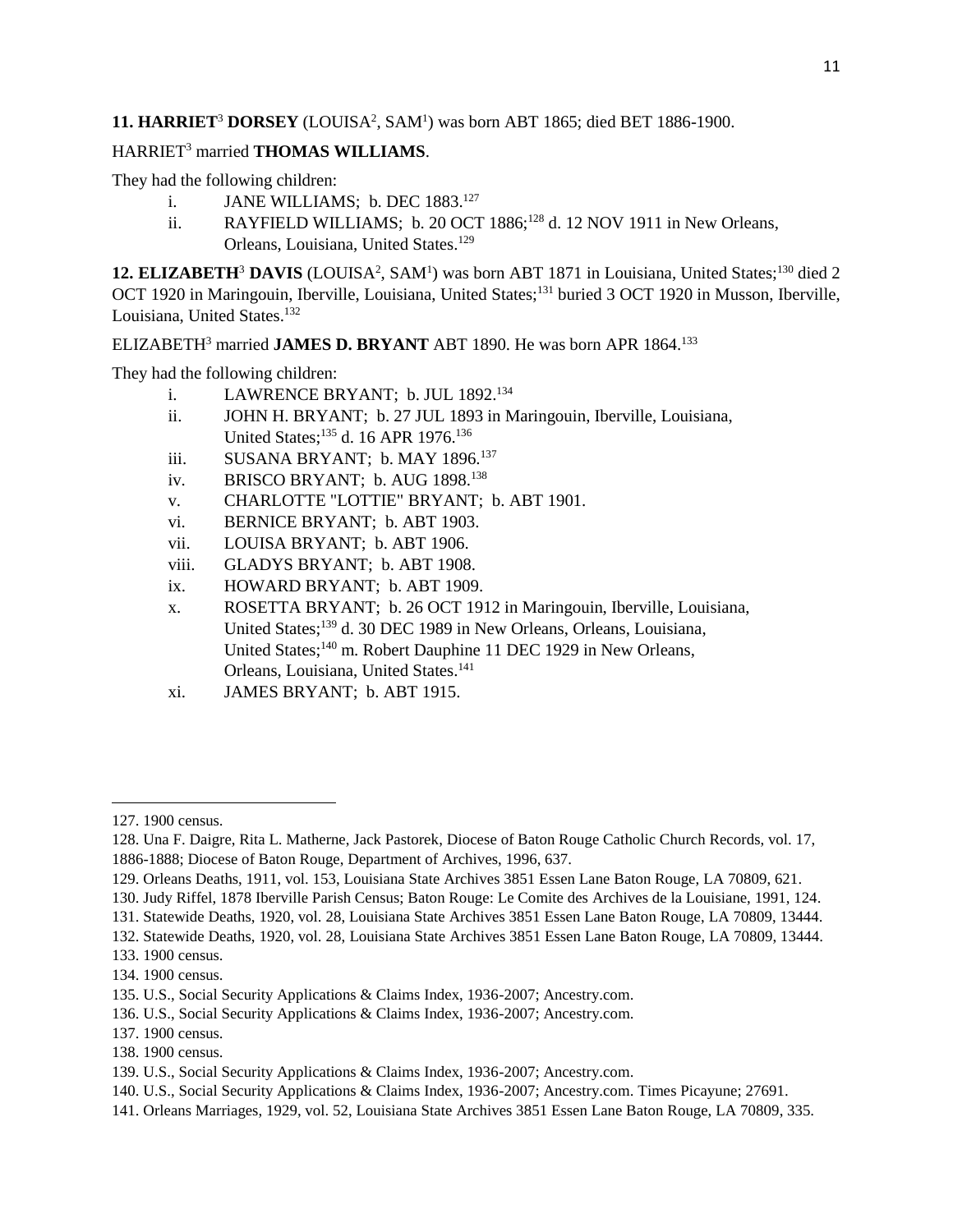13. EMELIA ANN "AMELIA"<sup>3</sup> HARRIS (GEORGE<sup>2</sup>, SAM<sup>1</sup>) was born 29 DEC 1868 in Maringouin, Iberville, Louisiana, United States; <sup>142</sup> baptized 25 FEB 1876 in St. Joseph Catholic, Grosse Tete, Iberville, Louisiana, United States;<sup>143</sup> died 30 APR 1944 in Maringouin, Iberville, Louisiana, United States;<sup>144</sup> buried 1 MAY 1944 in Shiloh United Methodist Church Cemetery, Ramah, Iberville, Louisiana, United States.<sup>145</sup>

EMELIA ANN "AMELIA"<sup>3</sup> married **HENRY DORSEY**.

They had the following children:

 $\overline{\phantom{a}}$ 

i. MADISON JOHN DORSEY; b. 4 OCT 1888 in Louisiana, United States;<sup>146</sup> d. 3 NOV 1955 in New Orleans, Orleans, Louisiana, United States;<sup>147</sup> m. Leeannie Northrup 17 JAN 1910 in Iberville Parish, Louisiana, United States.<sup>148</sup>

# EMELIA ANN "AMELIA"<sup>3</sup> married **WILLIAM REED** ABT 1904. He was born ABT 1880; died BEF 1944.

14. ELLEN<sup>3</sup> HARRIS (GEORGE<sup>2</sup>, SAM<sup>1</sup>) was born 24 JUL 1874 in Maringouin, Iberville, Louisiana, United States;<sup>149</sup> baptized 25 FEB 1876 in St. Joseph Catholic, Grosse Tete, Iberville, Louisiana, United States;<sup>150</sup> died 18 JUL 1951 in Rosedale, Iberville, Louisiana, United States;<sup>151</sup> buried 21 JUL 1951 in Shiloh United Methodist Church Cemetery, Ramah, Iberville, Louisiana, United States.<sup>152</sup>

ELLEN<sup>3</sup> married **JACKSON HAWKINS** 19 JUN 1897 in St. Joseph Catholic, Grosse Tete, Iberville, Louisiana, United States. He was born ABT 1873 in Maringouin, Iberville, Louisiana, United States, son of Jackson Hawkins and Clara Scott;<sup>153</sup> died 8 MAR 1957 in Rosedale, Iberville, Louisiana, United States;<sup>154</sup> buried 11 MAR 1957 in Mount Pilgrim Baptist Church Cemetery, Maringouin, Iberville, Louisiana, United States.<sup>155</sup>

148. Marriage Book 9, Iberville Parish Clerk of Court Plaquemine, LA, 148.

<sup>142.</sup> Diocese of Baton Rouge Catholic Church Records, vol. 13, 1874-1876; Diocese of Baton Rouge, Department of Archives, 1993, 274.

<sup>143.</sup> Diocese of Baton Rouge Catholic Church Records, vol. 13, 1874-1876; Diocese of Baton Rouge, Department of Archives, 1993, 274.

<sup>144.</sup> Statewide Deaths, 1944, vol. 514, Louisiana State Archives 3851 Essen Lane Baton Rouge, LA 70809, 87.

<sup>145.</sup> Statewide Deaths, 1944, vol. 514, Louisiana State Archives 3851 Essen Lane Baton Rouge, LA 70809, 87.

<sup>146.</sup> Una F. Daigre, Lettie Counce, Rita L. Matherne, Jack Pastorek, Diocese of Baton Rouge Catholic Church

Records, vol. 18, 1889-1891; Diocese of Baton Rouge, Department of Archives, 1998, 199. Orleans Deaths, 1955, vol. 0, Louisiana State Archives 3851 Essen Lane Baton Rouge, LA 70809, 6435.

<sup>147.</sup> Orleans Deaths, 1955, vol. 0, Louisiana State Archives 3851 Essen Lane Baton Rouge, LA 70809, 6435.

<sup>149.</sup> Diocese of Baton Rouge Catholic Church Records, vol. 13, 1874-1876; Diocese of Baton Rouge, Department of Archives, 1993, 274. Statewide Deaths, 1951, vol. 11, Louisiana State Archives 3851 Essen Lane Baton Rouge, LA 70809, 497.

<sup>150.</sup> Diocese of Baton Rouge Catholic Church Records, vol. 13, 1874-1876; Diocese of Baton Rouge, Department of Archives, 1993, 274.

<sup>151.</sup> Statewide Deaths, 1951, vol. 11, Louisiana State Archives 3851 Essen Lane Baton Rouge, LA 70809, 497.

<sup>152.</sup> Statewide Deaths, 1951, vol. 11, Louisiana State Archives 3851 Essen Lane Baton Rouge, LA 70809, 497.

<sup>153.</sup> Statewide Deaths, 1957, vol. 3, Louisiana State Archives 3851 Essen Lane Baton Rouge, LA 70809, 623. Judy Riffel, 1878 Iberville Parish Census; Baton Rouge: Le Comite des Archives de la Louisiane, 1991, 118.

<sup>154.</sup> Statewide Deaths, 1957, vol. 3, Louisiana State Archives 3851 Essen Lane Baton Rouge, LA 70809, 623.

<sup>155.</sup> Statewide Deaths, 1957, vol. 3, Louisiana State Archives 3851 Essen Lane Baton Rouge, LA 70809, 623.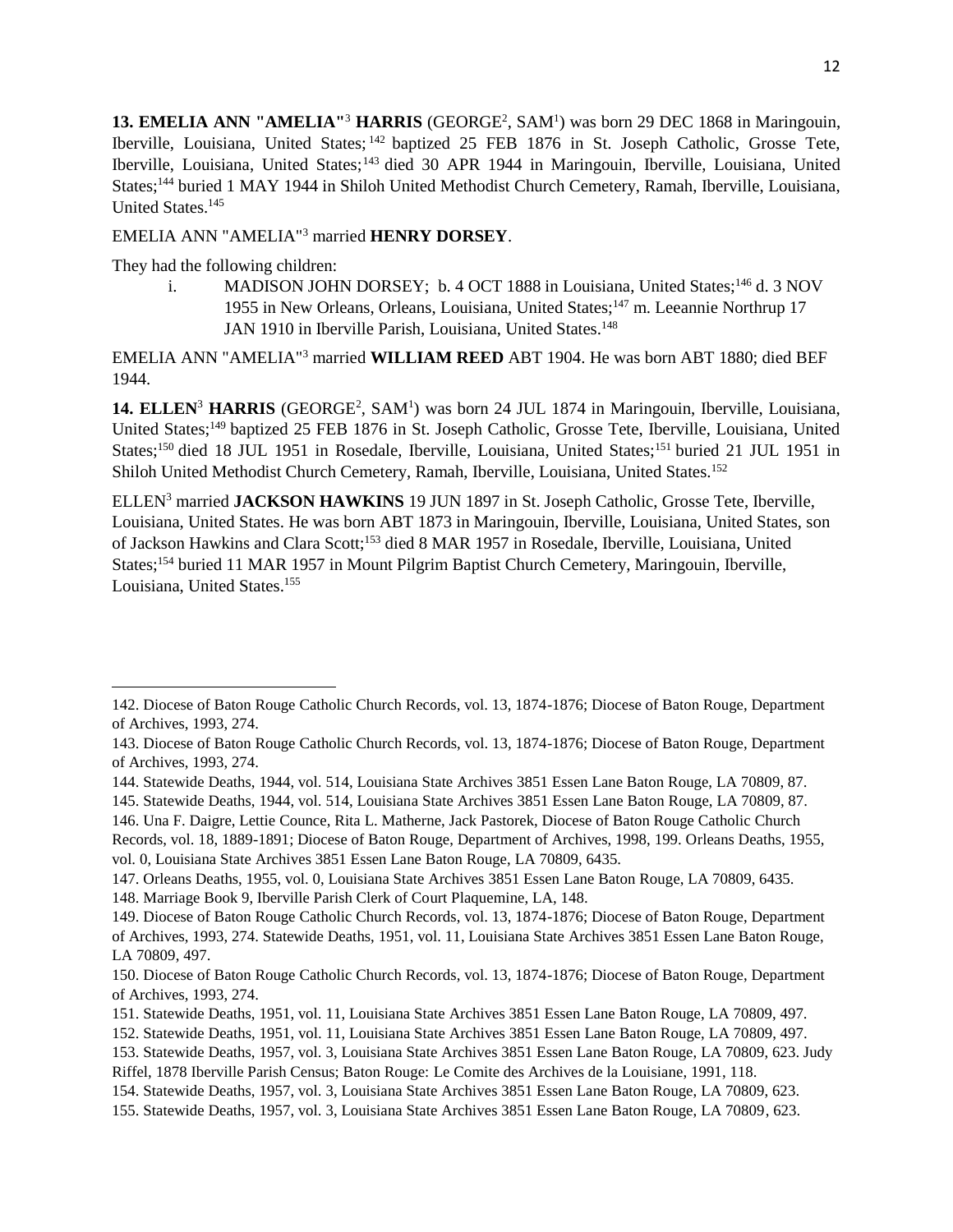They had the following children:

i. HENRY SYLVESTRE HAWKINS; b. 1 SEP 1901.<sup>156</sup>

15. GEORGE<sup>3</sup> HARRIS (GEORGE<sup>2</sup>, SAM<sup>1</sup>) was born 13 JUL 1877 in Maringouin, Iberville, Louisiana, United States;<sup>157</sup> died 27 SEP 1963 in Houma, Terrebonne, Louisiana, United States;<sup>158</sup> buried 28 SEP 1963 in Immaculate Heart of Mary Catholic Cemetery, Maringouin, Iberville, Louisiana, United States.<sup>159</sup>

GEORGE<sup>3</sup> married **LEANNA PELICHET** 6 FEB 1896 in St. Joseph Catholic, Grosse Tete, Iberville, Louisiana, United States. She died 31 AUG 1922.

They had the following children:

- i. EMANUEL HARRIS; b. ABT 1895.
- ii. LACY HARRIS; b. SEP 1897.<sup>160</sup>

GEORGE<sup>3</sup> married **MARY** ABT 1896.

They had the following children:

i. GEORGE HARRIS; b. JUN 1899.<sup>161</sup>

GEORGE<sup>3</sup> married **TENNESSEE MARTHA HAWKINS** 23 JUL 1903 in Iberville Parish, Louisiana, United States. She was born 11 OCT 1883 in Maringouin, Iberville, Louisiana, United States;<sup>162</sup> baptized 17 DEC 1883 in St. Joseph Catholic, Grosse Tete, Iberville, Louisiana, United States;<sup>163</sup> died 16 MAY 1953 in New Orleans, Orleans, Louisiana, United States.<sup>164</sup> buried 18 MAY 1953 in Immaculate Heart of Mary Catholic Cemetery, Maringouin, Iberville, Louisiana, United States.<sup>165</sup>

They had the following children:

i. J. JULIUS HARRIS; b. 10 JUN 1905 in Maringouin, Iberville, Louisiana, United States;<sup>166</sup> d. 15 JUL 1959 in Maringouin, Iberville, Louisiana, United States;<sup>167</sup> m. Viney.

Judy Riffel, Iberville Parish Cemeteries; Baton Rouge: Le Comite' des Archives de la Louisiane, 1989, 56.

159. Judy Riffel, Iberville Parish Cemeteries; Baton Rouge: Le Comite' des Archives de la Louisiane, 1989, 56. Statewide Deaths, 1963, vol. 15, Louisiana State Archives 3851 Essen Lane Baton Rouge, LA 70809, 863.

l

<sup>156.</sup> Ann T. Boltin, Diocese of Baton Rouge Catholic Church Records, Baptisms 1901-1905; Diocese of Baton Rouge, 2013, 232.

<sup>157.</sup> Statewide Deaths, 1963, vol. 15, Louisiana State Archives 3851 Essen Lane Baton Rouge, LA 70809, 863. Judy Riffel, Iberville Parish Cemeteries; Baton Rouge: Le Comite' des Archives de la Louisiane, 1989, 56.

<sup>158.</sup> Statewide Deaths, 1963, vol. 15, Louisiana State Archives 3851 Essen Lane Baton Rouge, LA 70809, 863.

<sup>160. 1900</sup> census.

<sup>161. 1900</sup> census.

<sup>162.</sup> Diocese of Baton Rouge Catholic Church Records, vol. 16, 1883-1885; Diocese of Baton Rouge, Department of Archives, 1996, 241. Orleans Deaths, 1953, vol. 0, Louisiana State Archives 3851 Essen Lane Baton Rouge, LA 70809, 3092.

<sup>163.</sup> Diocese of Baton Rouge Catholic Church Records, vol. 16, 1883-1885; Diocese of Baton Rouge, Department of Archives, 1996, 241.

<sup>164.</sup> Orleans Deaths, 1953, vol. 0, Louisiana State Archives 3851 Essen Lane Baton Rouge, LA 70809, 3092. 165. Orleans Deaths, 1953, vol. 0, Louisiana State Archives 3851 Essen Lane Baton Rouge, LA 70809, 3092. 166. Ann T. Boltin, Diocese of Baton Rouge Catholic Church Records, Baptisms 1901-1905; Diocese of Baton Rouge, 2013, 231. Judy Riffel, Iberville Parish Cemeteries; Baton Rouge: Le Comite' des Archives de la Louisiane, 1989, 56. Statewide Deaths, 1959, vol. 10, Louisiana State Archives 3851 Essen Lane Baton Rouge, LA 70809, 326. 167. Judy Riffel, Iberville Parish Cemeteries; Baton Rouge: Le Comite' des Archives de la Louisiane, 1989, 56. Statewide Deaths, 1959, vol. 10, Louisiana State Archives 3851 Essen Lane Baton Rouge, LA 70809, 326.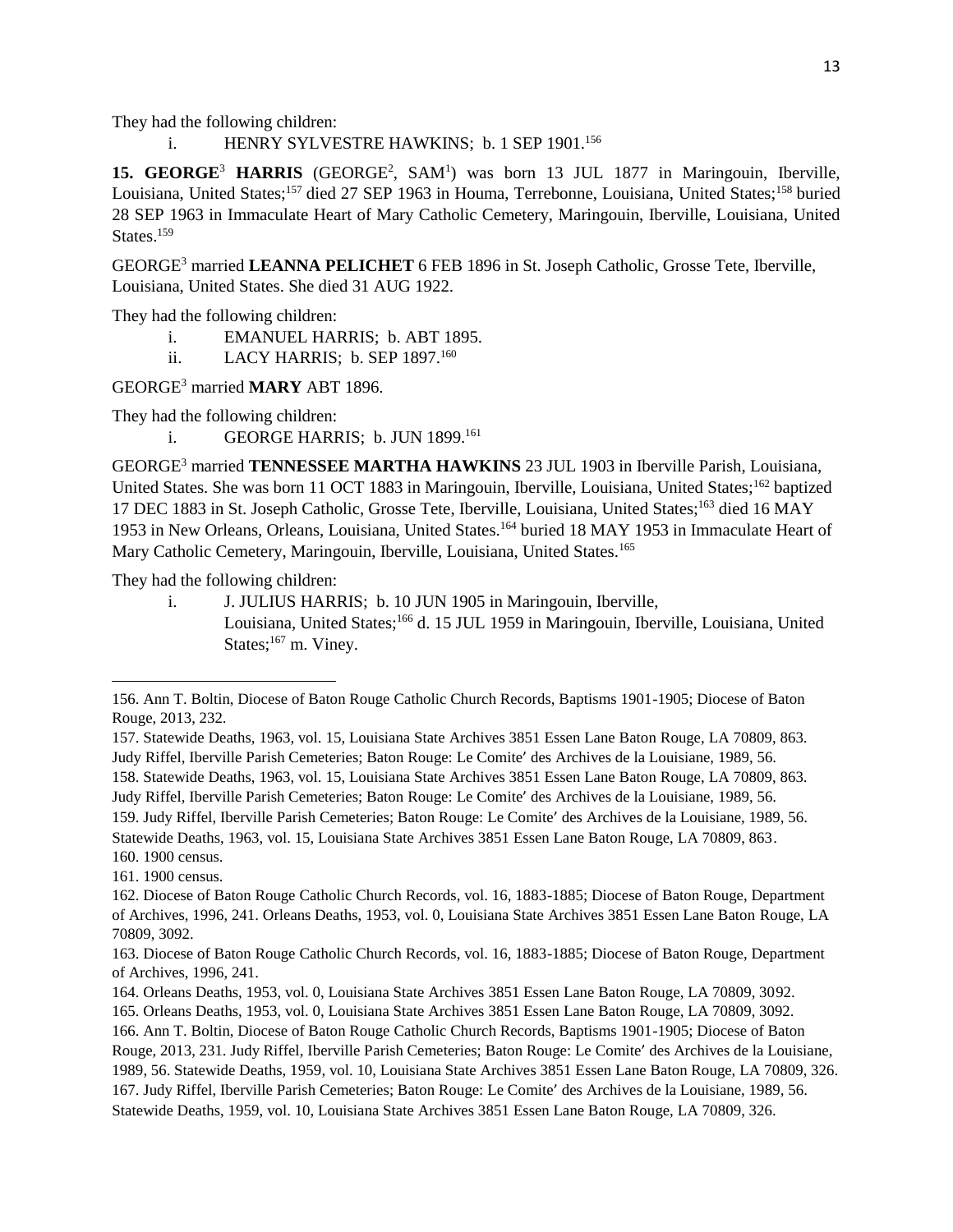- ii. ERNEST J. HARRIS; b. ABT 1907; d. 30 SEP 1988 in Baton Rouge, East Baton Rouge, Louisiana, United States;<sup>168</sup> m. Beatrice Morgan ABT 1929.
- iii. CORNELIUS HARRIS; b. 17 MAR 1908 in Maringouin, Iberville, Louisiana, United States;<sup>169</sup> d. 10 JAN 2001 in Houma, Terrebonne, Louisiana, United States;<sup>170</sup> m. Bertha Clark; m. Evalina Peltier.
- iv. AUSTIN HARRIS; b. 12 APR 1911 in Maringouin, Iberville, Louisiana, United States;<sup>171</sup> d. 18 APR 1956 in Charity Hospital, New Orleans, Orleans, Louisiana, United States;<sup>172</sup> m. Lizzie Williams 3 MAR 1936 in Iberville Parish, Louisiana, United States;<sup>173</sup> m. Angeline Ventress 7 JUL 1937 in Iberville Parish, Louisiana, United States.<sup>174</sup>
- v. LUCILLE HARRIS; b. ABT 1913; d. BEF 2001; m. \_\_\_\_\_ Johnson.
- vi. WALTER L. HARRIS; b. 22 NOV 1914;<sup>175</sup> d. 4 SEP 2011 in Maringouin, Iberville, Louisiana, United States;<sup>176</sup>
- vii. HOWARD HARRIS; b. ABT 1917; d. BEF 2001.

16. DOCK<sup>3</sup> HARRIS (GEORGE<sup>2</sup>, SAM<sup>1</sup>) was born ABT 1879 in Maringouin, Iberville, Louisiana, United States; died 2 JAN 1958 in Rosedale, Iberville, Louisiana, United States;<sup>177</sup> buried 5 JAN 1958 in Hartzell United Methodist Church Cemetery, Rosedale, Iberville, Louisiana, United States.<sup>178</sup>

DOCK<sup>3</sup> married **HANNAH NORTHERN**. She was born ABT 1891, daughter of Charles Northrup and Annie Pintrin; died 3 SEP 1947 in Maringouin, Iberville, Louisiana, United States.<sup>179</sup>

They had the following children:

- i. CHARLES HARRIS; b. ABT 1913;
- ii. JOSEPHINE HARRIS; b. ABT 1915; m. Arthur Gilliard 28 DEC 1933 in Rosedale, Iberville, Louisiana, United States.<sup>180</sup>

<sup>168.</sup> Morning Advocate; 5 May 1988, 4B.

<sup>169.</sup> Judy Riffel, Iberville Parish Cemeteries; Baton Rouge: Le Comite' des Archives de la Louisiane, 1989, 56.

<sup>170.</sup> Saturday State Times/Morning Advocate; 13 Jan 2001, 8A.

<sup>171.</sup> Judy Riffel, Iberville Parish Cemeteries; Baton Rouge: Le Comite' des Archives de la Louisiane, 1989, 56.

Orleans Deaths, 1956, vol. 0, Louisiana State Archives 3851 Essen Lane Baton Rouge, LA 70809, 2671.

<sup>172.</sup> Orleans Deaths, 1956, vol. 0, Louisiana State Archives 3851 Essen Lane Baton Rouge, LA 70809, 2671. Judy Riffel, Iberville Parish Cemeteries; Baton Rouge: Le Comite' des Archives de la Louisiane, 1989, 56.

<sup>173.</sup> Marriage Book 17, Iberville Parish Clerk of Court Plaquemine, LA, 42. 18th JDC, suit #2425, Iberville Parish Clerk of Court Plaquemine, LA.

<sup>174.</sup> Marriage Book 18, Iberville Parish Clerk of Court Plaquemine, LA, 600.

<sup>175.</sup> Social Security Death Index.

<sup>176.</sup> Social Security Death Index. The Advocate; 36671.

<sup>177.</sup> Statewide Deaths, 1958, vol. 0, Louisiana State Library Baton Rouge, LA, 838.

<sup>178.</sup> Statewide Deaths, 1958, vol. 0, Louisiana State Library Baton Rouge, LA, 838.

<sup>179.</sup> Statewide Deaths, 1947, vol. 11, Louisiana State Archives 3851 Essen Lane Baton Rouge, LA 70809, 213.

<sup>180.</sup> Marriage Book 17, Iberville Parish Clerk of Court Plaquemine, LA.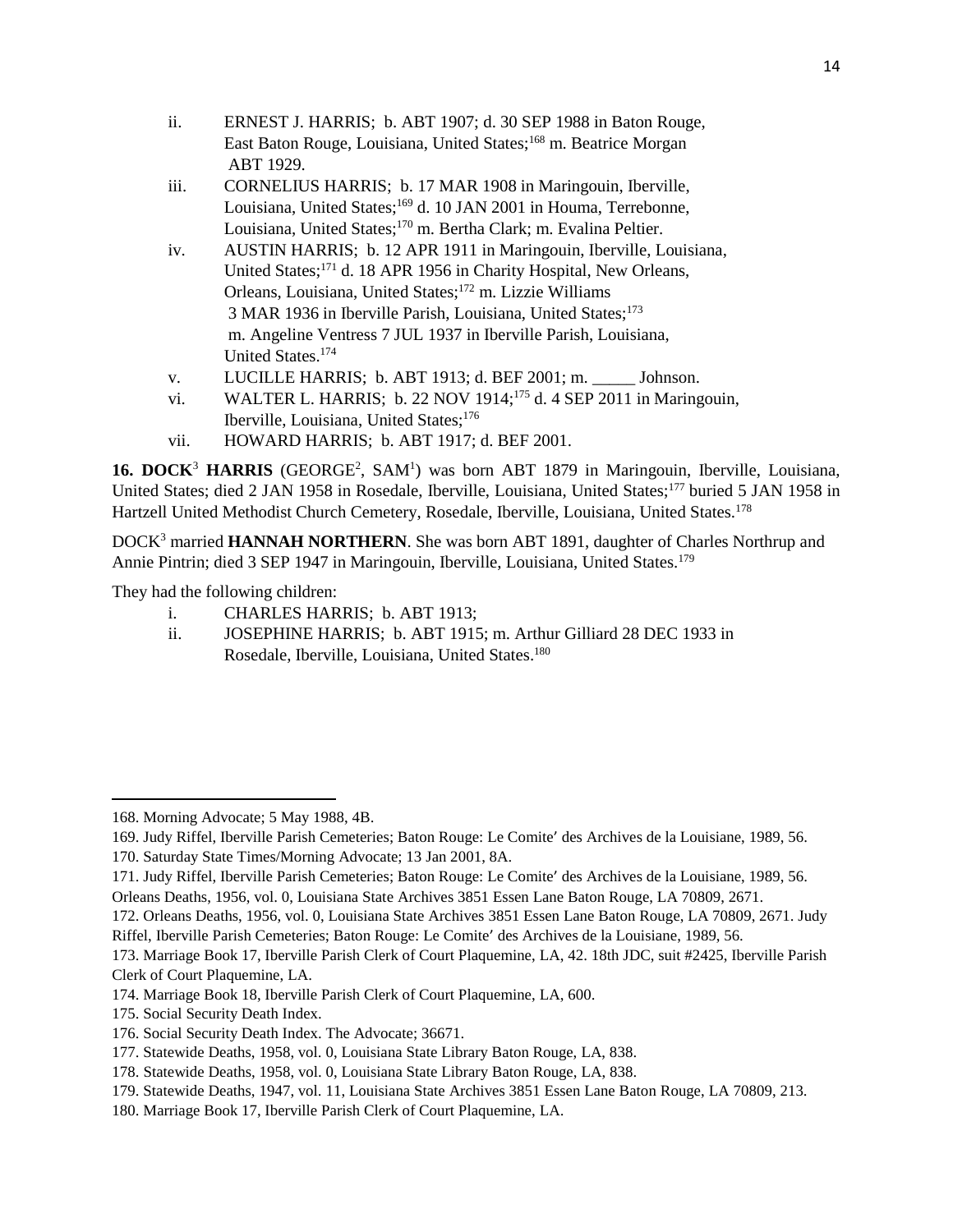17. PETER<sup>3</sup> HARRIS (GEORGE<sup>2</sup>, SAM<sup>1</sup>) was born 18 SEP 1883 in Maringouin, Iberville, Louisiana, United States;<sup>181</sup> baptized 1883 in St. Joseph Catholic, Grosse Tete, Iberville, Louisiana, United States.<sup>182</sup>

### PETER<sup>3</sup> married **MARY TOLDS** AFT 1908.

They had the following children:

- i. MCKINLEY HARRIS; b. 8 JUN  $1908$ ;<sup>183</sup> d. 14 DEC 1972 in Los Angeles, Los Angeles, California, United States.<sup>184</sup>
- ii. JOE HARRIS; b. ABT 1913.
- iii. JOSEPHINE HARRIS; b. ABT 1914.

18. MARY<sup>3</sup> HARRIS (WILLIAM<sup>2</sup>, SAM<sup>1</sup>) was born 1 FEB 1865;<sup>185</sup> baptized 24 FEB 1876 in St. Joseph Catholic, Grosse Tete, Iberville, Louisiana, United States;<sup>186</sup> died AFT 1910.

MARY<sup>3</sup> married **CHARLES BUTLER** 22 MAR 1891 in St. Joseph Catholic, Grosse Tete, Iberville, Louisiana, United States. He was born ABT 1862, son of Thomas Butler and Rose Scott; died AFT 1930.

They had the following children:

- i. CHARLES BUTLER; b. 6 MA- 1885;<sup>187</sup> d. BEF 1900.
- ii. ANNA BUTLER; b. MAY 1887.<sup>188</sup>
- iii. GERTRUDE BUTLER; b. FEB 1889;<sup>189</sup> d. 8 NOV 1932 in Charity Hospital, New Orleans, Orleans, Louisiana, United States;<sup>190</sup> m. Arthur Jackson 11 AUG 1920 in New Orleans, Orleans, Louisiana, United States.<sup>191</sup>
- iv. JOSEPH BUTLER; b. 26 JAN 1902 in Maringouin, Iberville, Louisiana, United States;<sup>192</sup> d. AFT 1930; m. Nettie Bailey 15 MAR 1928 in New Orleans, Orleans, Louisiana, United States.<sup>193</sup>
- v. GUSTAVIA BUTLER; b. ABT 1902 in Louisiana, United States;<sup>194</sup> m. John Chapman 21 NOV 1923 in New Orleans, Orleans, Louisiana, United States.<sup>195</sup>

<sup>181.</sup> Diocese of Baton Rouge Catholic Church Records, vol. 16, 1883-1885; Diocese of Baton Rouge, Department of Archives, 1996, 243.

<sup>182.</sup> Diocese of Baton Rouge Catholic Church Records, vol. 16, 1883-1885; Diocese of Baton Rouge, Department of Archives, 1996, 243.

<sup>183.</sup> California Death Index, 1940-1997; Ancestry.com.

<sup>184.</sup> California Death Index, 1940-1997; Ancestry.com.

<sup>185.</sup> Diocese of Baton Rouge Catholic Church Records, vol. 13, 1874-1876; Diocese of Baton Rouge, Department of Archives, 1993, 275.

<sup>186.</sup> Diocese of Baton Rouge Catholic Church Records, vol. 13, 1874-1876; Diocese of Baton Rouge, Department of Archives, 1993, 275.

<sup>187.</sup> Diocese of Baton Rouge Catholic Church Records, vol. 16, 1883-1885; Diocese of Baton Rouge, Department of Archives, 1996, 106.

<sup>188. 1900</sup> census.

<sup>189. 1900</sup> census.

<sup>190.</sup> Orleans Deaths, 1932, vol. 204, Louisiana State Archives 3851 Essen Lane Baton Rouge, LA 70809, 233.

<sup>191.</sup> Orleans Marriages, 1920, vol. 44, Louisiana State Archives 3851 Essen Lane Baton Rouge, LA 70809, 681.

<sup>192.</sup> Ann T. Boltin, Diocese of Baton Rouge Catholic Church Records, Baptisms 1901-1905; Diocese of Baton Rouge, 2013, 93.

<sup>193.</sup> Orleans Marriages, 1926, vol. 50, Louisiana State Archives 3851 Essen Lane Baton Rouge, LA 70809, 249.

<sup>194.</sup> Orleans Marriages, 1923, vol. 48, Louisiana State Archives 3851 Essen Lane Baton Rouge, LA 70809, 1447.

<sup>195.</sup> Orleans Marriages, 1923, vol. 48, Louisiana State Archives 3851 Essen Lane Baton Rouge, LA 70809, 1447.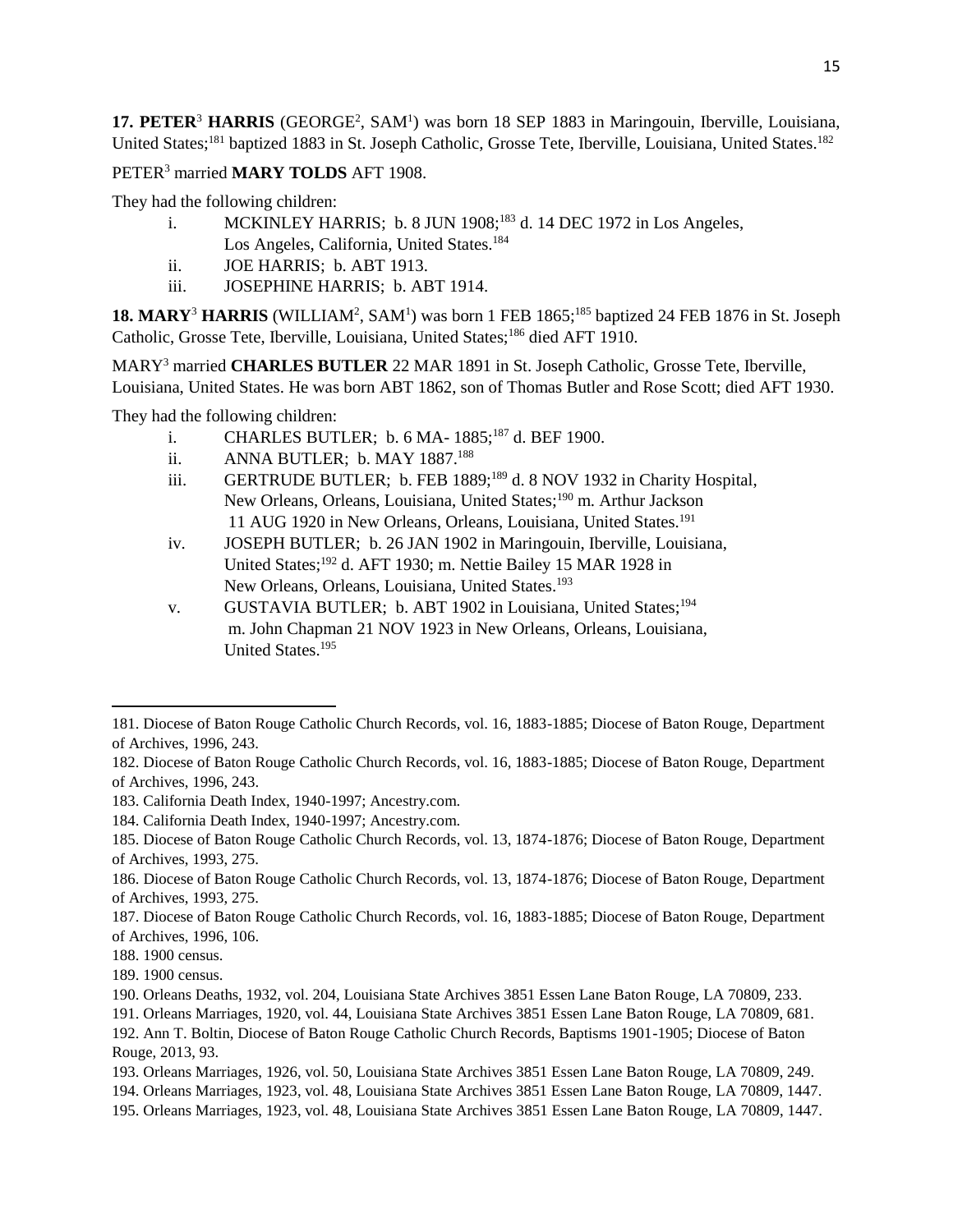19. ANNA<sup>3</sup> HARRIS (WILLIAM<sup>2</sup>, SAM<sup>1</sup>) was born 20 FEB 1868 in Maringouin, Iberville, Louisiana, United States;<sup>196</sup> baptized 24 FEB 1876 in St. Joseph Catholic, Grosse Tete, Iberville, Louisiana, United States:<sup>197</sup> died 26 JAN 1952 in Maringouin, Iberville, Louisiana, United States;<sup>198</sup> buried 28 JAN 1952 in Immaculate Heart of Mary Catholic Cemetery, Maringouin, Iberville, Louisiana, United States.<sup>199</sup>

# ANNA<sup>3</sup> married **CHARLES BOWEN**. He died BEF 1952.

They had the following children:

i. CHARLEY EZRA BOWEN; b. 12 AUG 1889 in Louisiana, United States;<sup>200</sup> d. 17 JUL 1944 in Maringouin, Iberville, Louisiana, United States;<sup>201</sup> m. Pearl Mulmore 28 FEB 1912 in Iberville Parish, Louisiana, United States.<sup>202</sup>

ANNA<sup>3</sup> married **LOUIS GRIMES** ABT 1901. He was born ABT 1870. died BET 1910-30.

20. MADISON<sup>3</sup> HARRIS (WILLIAM<sup>2</sup>, SAM<sup>1</sup>) was born 4 APR 1870 in Maringouin, Iberville, Louisiana, United States; <sup>203</sup> baptized 24 FEB 1876 in St. Joseph Catholic, Grosse Tete, Iberville, Louisiana, United States;<sup>204</sup> died 27 MAY 1915 in New Orleans, Orleans, Louisiana, United States.<sup>205</sup>

MADISON<sup>3</sup> married **ISABELLA HUMPHEY** 6 OCT 1888 in Iberville Parish, Louisiana, United States. She was born ABT 1873, daughter of Lee Humphey and Julia Firo; died AFT 1920.

They had the following children:

- i. JULIA HARRIS; b. JUL 1886;<sup>206</sup> d. AFT 1910; m. Obie Scott 9 MAY 1907 in Iberville Parish, Louisiana, United States.<sup>207</sup>
- ii. BERTHA HARRIS; b. AUG 1889;<sup>208</sup> m. George Riley 2 DEC 1908 in Iberville Parish, Louisiana, United States.<sup>209</sup>
- iii. OLEAVER HARRIS; b. ABT 1904.<sup>210</sup>

l

<sup>196.</sup> Diocese of Baton Rouge Catholic Church Records, vol. 13, 1874-1876; Diocese of Baton Rouge, Department of Archives, 1993, 274. Statewide Deaths, 1952, vol. 1, Louisiana State Archives 3851 Essen Lane Baton Rouge, LA 70809, 775.

<sup>197.</sup> Diocese of Baton Rouge Catholic Church Records, vol. 13, 1874-1876; Diocese of Baton Rouge, Department of Archives, 1993, 274.

<sup>198.</sup> Statewide Deaths, 1952, vol. 1, Louisiana State Archives 3851 Essen Lane Baton Rouge, LA 70809, 775. Judy Riffel, Iberville Parish Cemeteries; Baton Rouge: Le Comite' des Archives de la Louisiane, 1989, 54.

<sup>199.</sup> Statewide Deaths, 1952, vol. 1, Louisiana State Archives 3851 Essen Lane Baton Rouge, LA 70809, 775. Judy Riffel, Iberville Parish Cemeteries; Baton Rouge: Le Comite' des Archives de la Louisiane, 1989, 54.

<sup>200.</sup> Una F. Daigre, Lettie Counce, Rita L. Matherne, Jack Pastorek, Diocese of Baton Rouge Catholic Church Records, vol. 18, 1889-1891; Diocese of Baton Rouge, Department of Archives, 1998, 99.

<sup>201.</sup> Statewide Deaths, 1944, vol. 514, Louisiana State Archives 3851 Essen Lane Baton Rouge, LA 70809, 2833.

<sup>202.</sup> Marriage Book 9, Iberville Parish Clerk of Court Plaquemine, LA, 783.

<sup>203.</sup> Diocese of Baton Rouge Catholic Church Records, vol. 13, 1874-1876; Diocese of Baton Rouge, Department of Archives, 1993, 275.

<sup>204.</sup> Diocese of Baton Rouge Catholic Church Records, vol. 13, 1874-1876; Diocese of Baton Rouge, Department of Archives, 1993, 275.

<sup>205.</sup> Orleans Deaths, 1915, vol. 163, Louisiana State Archives 3851 Essen Lane Baton Rouge, LA 70809, 712.

<sup>206. 1900</sup> census.

<sup>207.</sup> Marriage Book 8, Terrebonne Parish Clerk of Court Houma, LA, 876.

<sup>208. 1900</sup> census.

<sup>209.</sup> Marriage Book 8, Terrebonne Parish Clerk of Court Houma, LA, 1290.

<sup>210. 1910</sup> census.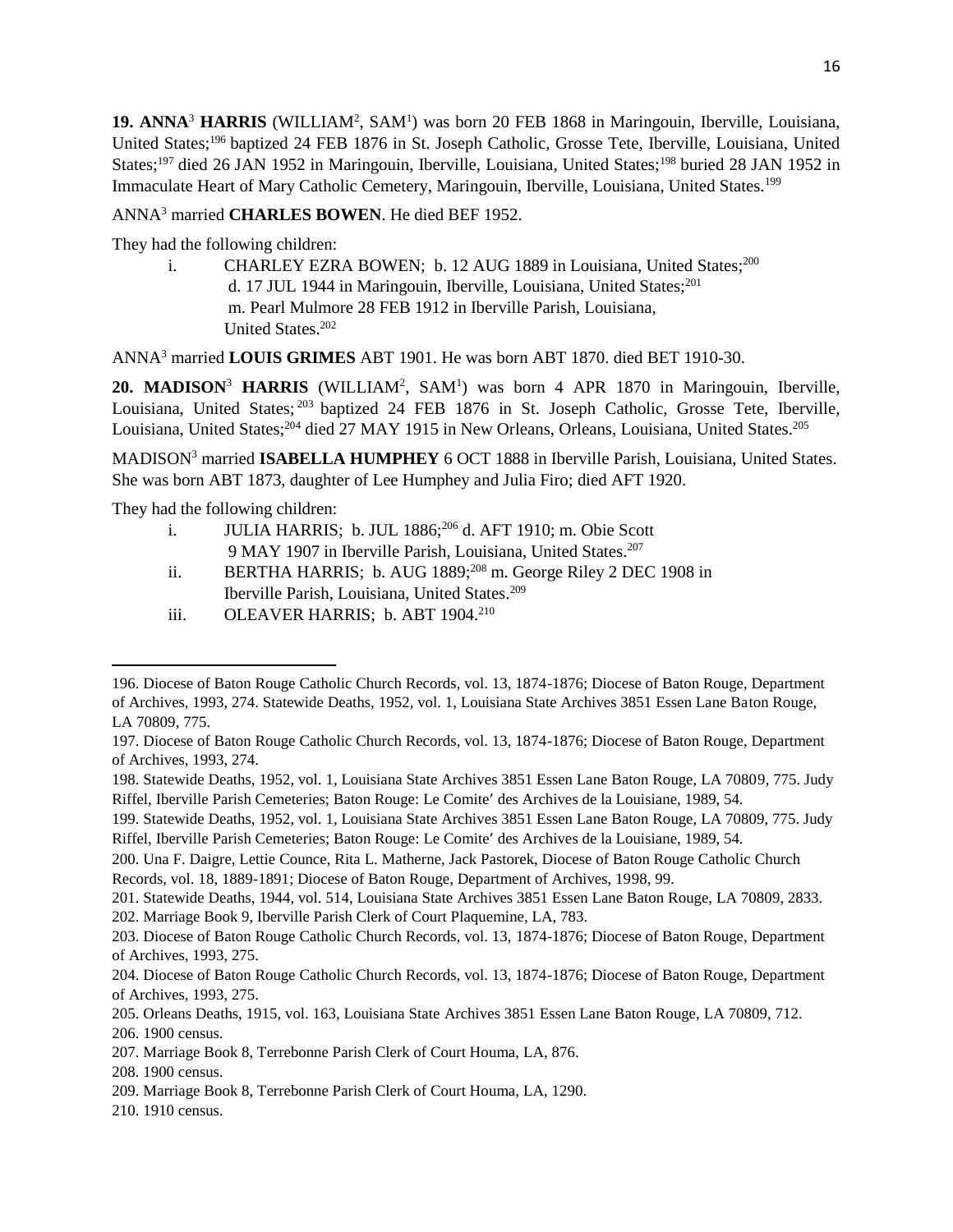21. ALICE<sup>3</sup> HARRIS (WILLIAM<sup>2</sup>, SAM<sup>1</sup>) was born 23 JUL 1872 in Maringouin, Iberville, Louisiana, United States;<sup>211</sup> baptized 24 FEB 1876 in St. Joseph Catholic, Grosse Tete, Iberville, Louisiana, United States;<sup>212</sup> died 14 MAY 1928 in Maringouin, Iberville, Louisiana, United States;<sup>213</sup> buried 15 MAY 1928 in Maringouin, Iberville, Louisiana, United States.<sup>214</sup>

ALICE<sup>3</sup> married **DANIEL ALFONSE LANDRY** 10 APR 1888 in St. Joseph Catholic, Grosse Tete, Iberville, Louisiana, United States. He was born MAY 1867, son of Valeze Landry and Cheney Walter;<sup>215</sup> died 1942.<sup>216</sup>

They had the following children:

| i. | MARY LANDRY; b. ABT 1891 in Maringouin, Iberville, Louisiana,          |
|----|------------------------------------------------------------------------|
|    | United States; <sup>217</sup> d. 24 FEB 1938 in Plaquemine, Iberville, |
|    | Louisiana, United States; <sup>218</sup> m. Zar Scott 25 NOV 1909 in   |
|    | Iberville Parish, Louisiana, United States. <sup>219</sup>             |
|    |                                                                        |

- ii. EVANGELINE LANDRY; b. MAR  $1893;^{220}$  d. BET 1917-20; m. David Scott.
- iii. ANNA CHANEY LANDRY; b. JAN 1895;<sup>221</sup> d. 16 FEB 1938 in Maringouin, Iberville, Louisiana, United States;<sup>222</sup> m. Willie Miles 28 MAR 1912 in Iberville Parish, Louisiana, United States;<sup>223</sup> m. Eddie Lane; m. Robert H. Beshears.
- iv. ELIZABETH LANDRY; b. 16 NOV 1897 in Louisiana, United States;<sup>224</sup> d. FEB 1986 in California, United States;<sup>225</sup> m. Henry Hall 4 MAR 1918 in Rapides Parish, Louisiana, United States.<sup>226</sup>
- v. **LANDRY**; d. BEF 1900.
- vi. **LANDRY**; d. BEF 1900.

- 213. Statewide Deaths, 1928, vol. 26, Louisiana State Archives 3851 Essen Lane Baton Rouge, LA 70809, 11738.
- 214. Statewide Deaths, 1928, vol. 26, Louisiana State Archives 3851 Essen Lane Baton Rouge, LA 70809, 11738.

- 220. 1900 census.
- 221. 1900 census.

- 223. Marriage Book 9, Iberville Parish Clerk of Court Plaquemine, LA, 799.
- 224. Social Security Death Index.
- 225. Social Security Death Index.

<sup>211.</sup> Diocese of Baton Rouge Catholic Church Records, vol. 13, 1874-1876; Diocese of Baton Rouge, Department of Archives, 1993, 274. Statewide Deaths, 1928, vol. 26, Louisiana State Archives 3851 Essen Lane Baton Rouge, LA 70809, 11738.

<sup>212.</sup> Diocese of Baton Rouge Catholic Church Records, vol. 13, 1874-1876; Diocese of Baton Rouge, Department of Archives, 1993, 274.

<sup>215. 1900</sup> census.

<sup>216. 18</sup>th Judicial District Court, probate #3942, Iberville Parish Clerk of Court Plaquemine, LA.

<sup>217.</sup> Statewide Deaths, 1938, vol. 5, Louisiana State Archives 3851 Essen Lane Baton Rouge, LA 70809, 2042.

<sup>218.</sup> Statewide Deaths, 1938, vol. 5, Louisiana State Archives 3851 Essen Lane Baton Rouge, LA 70809, 2042.

<sup>219.</sup> Marriage Book 9, Iberville Parish Clerk of Court Plaquemine, LA, 70.

<sup>222.</sup> Statewide Deaths, 1938, vol. 5, Louisiana State Archives 3851 Essen Lane Baton Rouge, LA 70809, 2070.

<sup>226.</sup> Marriage Book 45, Rapides Parish Clerk of Court P.O. Box 952 Alexandria, LA 71309, 146.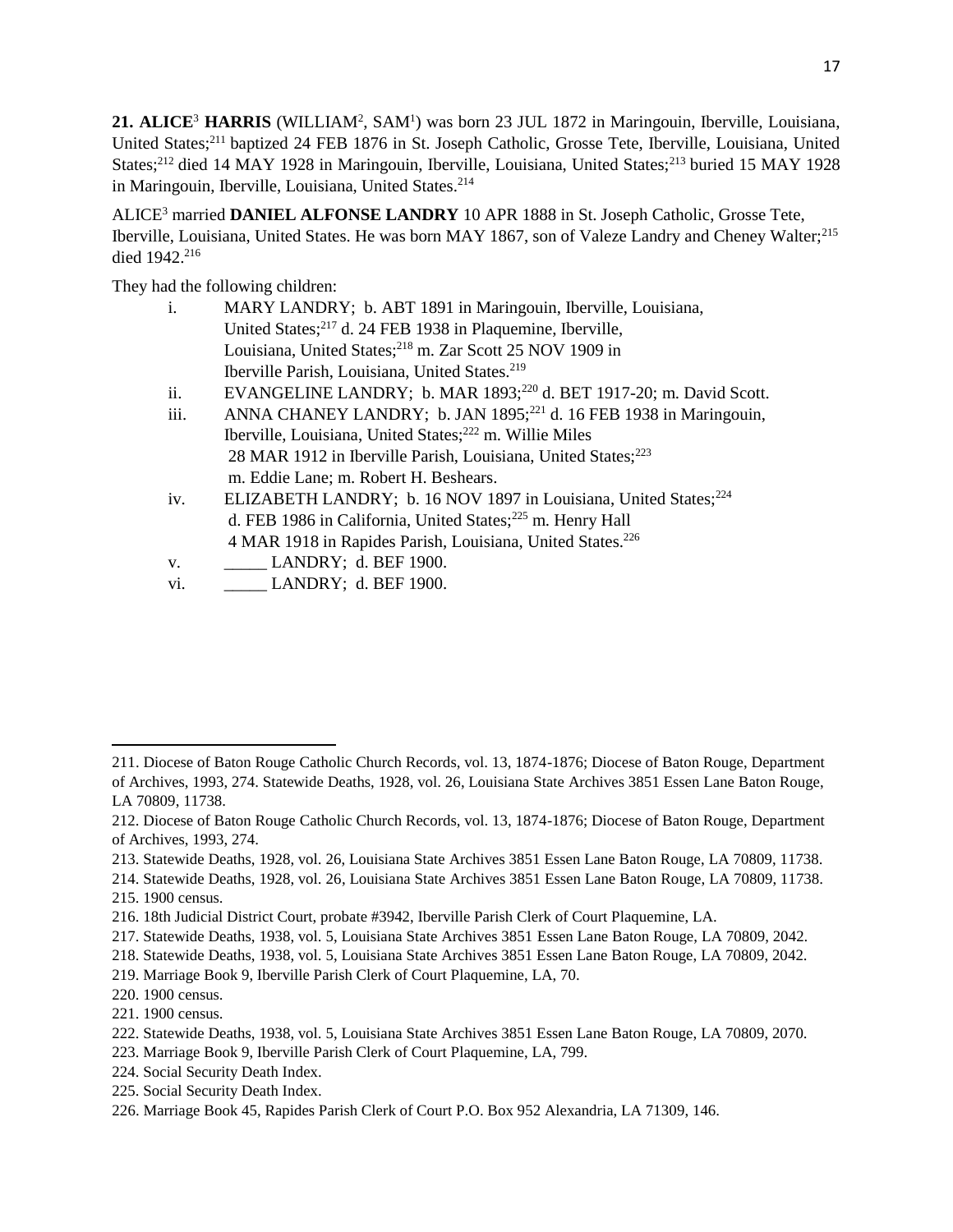22. WILLIAM<sup>3</sup> HARRIS (WILLIAM<sup>2</sup>, SAM<sup>1</sup>) was born 16 MAR 1874 in Maringouin, Iberville, Louisiana, United States; <sup>227</sup> baptized 24 FEB 1876 in St. Joseph Catholic, Grosse Tete, Iberville, Louisiana, United States;<sup>228</sup> died AFT 1900.

WILLIAM<sup>3</sup> married **EMMA HICKS** 4 JUN 1895 in Iberville Parish, Louisiana, United States. She was born OCT 1877 in Louisiana, United States, daughter of James Henry Hicks and Rachel Scott;<sup>229</sup> died 24 AUG 1939 in Iberville Parish, Louisiana, United States;<sup>230</sup> buried 25 AUG 1939 in Baton Rouge, East Baton Rouge, Louisiana, United States.<sup>231</sup>

They had the following children:

- i. HENRY HARRIS; b. 11 DEC 1895;<sup>232</sup> d. 22 JUL 1980 in Contra Costa, California, United States;<sup>233</sup> m. Adelean Gray 14 MAY 1918 in Iberville Parish, Louisiana, United States.<sup>234</sup>
- ii. WILLIAM HARRIS; b. 8 JUN 1897; $^{235}$  d. 12 JAN 1994 in Baton Rouge, East Baton Rouge, Louisiana, United States;<sup>236</sup> m. Louise Monroe;<sup>237</sup> m. Leora Bessix 1 FEB 1923 in Iberville Parish, Louisiana, United States; m. Bernice Bryant.

23. ELIZABETH<sup>3</sup> HARRIS (WILLIAM<sup>2</sup>, SAM<sup>1</sup>) was born ABT 1877 in Louisiana, United States;<sup>238</sup> died 1 OCT 1922 in Maringouin, Iberville, Louisiana, United States; <sup>239</sup> buried 2 OCT 1922 in Maringouin, Iberville, Louisiana, United States.<sup>240</sup>

ELIZABETH<sup>3</sup> married **EZEKIEL LOCKMAN** 19 AUG 1895 in St. Joseph Catholic, Grosse Tete, Iberville, Louisiana, United States.

They had the following children:

- i. AUGUSTINE LOCKMAN; b. 30 NOV 1896.<sup>241</sup>
- ii. EZEKIEL LOCKMAN; b. 30 MAR 1899;<sup>242</sup> d. 7 OCT 1970;<sup>243</sup> m. Florestine Hill 22 JAN 1920 in Iberville Parish, Louisiana, United States.<sup>244</sup>

<sup>227.</sup> Diocese of Baton Rouge Catholic Church Records, vol. 13, 1874-1876; Diocese of Baton Rouge, Department of Archives, 1993, 275.

<sup>228.</sup> Diocese of Baton Rouge Catholic Church Records, vol. 13, 1874-1876; Diocese of Baton Rouge, Department of Archives, 1993, 275.

<sup>229. 1900</sup> census. Statewide Deaths, 1939, vol. 24, Louisiana State Archives 3851 Essen Lane Baton Rouge, LA 70809, 10393.

<sup>230.</sup> Statewide Deaths, 1939, vol. 24, Louisiana State Archives 3851 Essen Lane Baton Rouge, LA 70809, 10393.

<sup>231.</sup> Statewide Deaths, 1939, vol. 24, Louisiana State Archives 3851 Essen Lane Baton Rouge, LA 70809, 10393.

<sup>232.</sup> Emilie G. Leumas, ed, Diocese of Baton Rouge Catholic Church Records, vol. 20, 1895-1896; Diocese of Baton Rouge, Department of Archives, 2003, 245.

<sup>233.</sup> California Death Index, 1940-1997; Ancestry.com.

<sup>234.</sup> Marriage Book 10, Iberville Parish Clerk of Court Plaquemine, LA, 143.

<sup>235.</sup> Emilie G. Leumas, Renee B. Richard, Ann Boltin, Diocese of Baton Rouge Catholic Church Records, vol. 21,

<sup>1897-1898;</sup> Diocese of Baton Rouge, Department of Archives, 2004, 305.

<sup>236.</sup> Saturday State-Times Morning Advocate; 15 Jan 1994.

<sup>237.</sup> Marriage Book 13, Iberville Parish Clerk of Court Plaquemine, LA, 43.

<sup>238.</sup> Judy Riffel, 1878 Iberville Parish Census; Baton Rouge: Le Comite des Archives de la Louisiane, 1991, 116.

<sup>239.</sup> Statewide Deaths, 1922, vol. 30, Louisiana State Archives 3851 Essen Lane Baton Rouge, LA 70809, 12841.

<sup>240.</sup> Statewide Deaths, 1922, vol. 30, Louisiana State Archives 3851 Essen Lane Baton Rouge, LA 70809, 12841.

<sup>241.</sup> Emilie G. Leumas, Renee B. Richard, Ann Boltin, Diocese of Baton Rouge Catholic Church Records, vol. 21,

<sup>1897-1898;</sup> Diocese of Baton Rouge, Department of Archives, 2004, 425.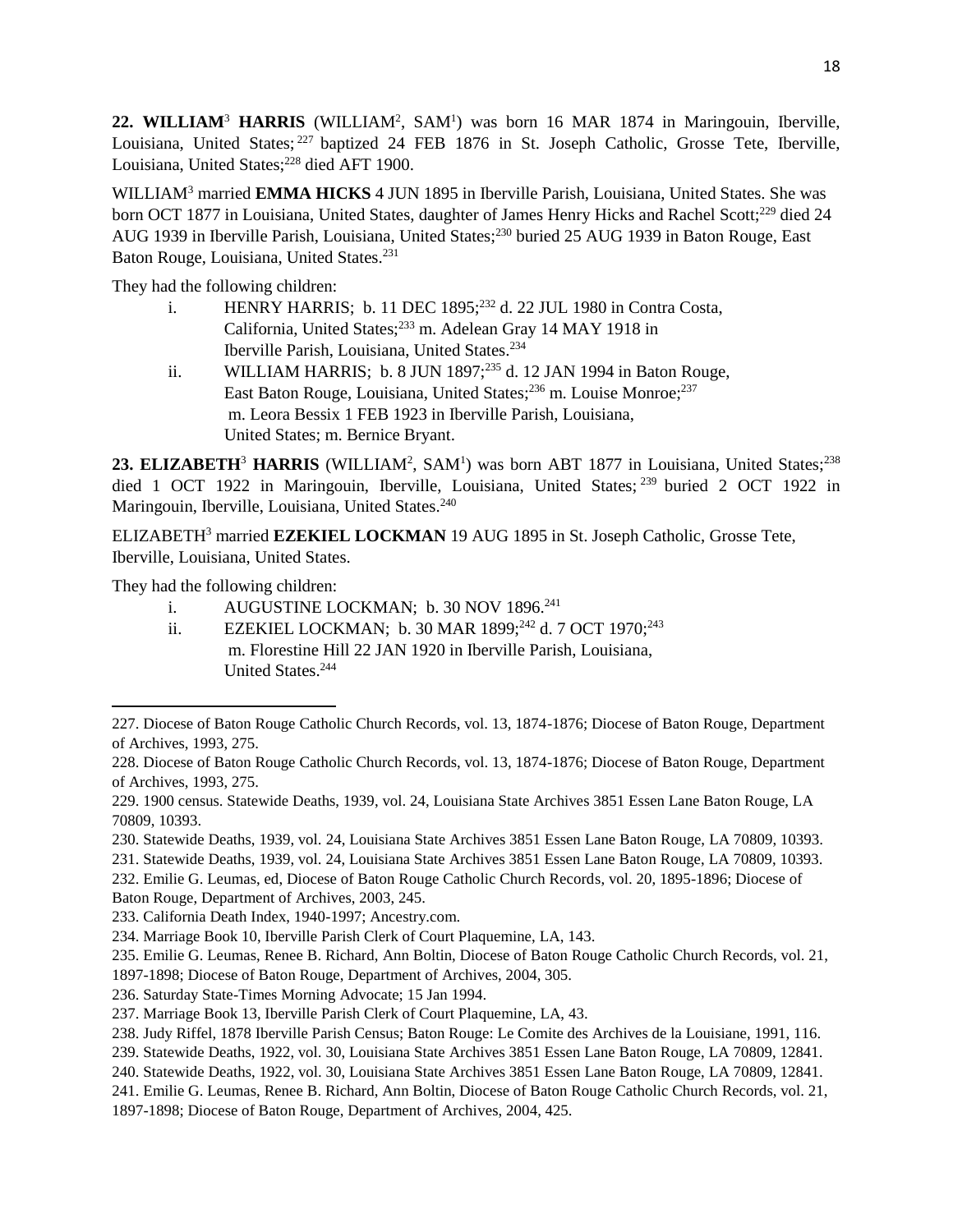- iii. LEONARD LOCKMAN; b. 26 JUL 1900 in Maringouin, Iberville, Louisiana, United States;<sup>245</sup> d. 6 FEB 1938 in Maringouin, Iberville, Louisiana, United States;<sup>246</sup> m. Lula.
- iv. EDITH LOCKMAN; b. 8 SEP  $1902$ <sup>247</sup> d. 15 FEB 2001 in Baton Rouge, East Baton Rouge, Louisiana, United States;<sup>248</sup> m. Ernest Woolfolk 7 DEC 1922 in Iberville Parish, Louisiana, United States.<sup>249</sup>
- v. WILLIAM LOCKMAN; b. ABT 1905; m. Emmaline "Emily" Woolfolk 13 DEC 1923 in Iberville Parish, Louisiana, United States.<sup>250</sup>
- vi. CHARITY LOCKMAN; b. ABT 1907.
- vii. EMMA LOCKMAN; b. ABT 1909.

24. JULIA<sup>3</sup> HARRIS (WILLIAM<sup>2</sup>, SAM<sup>1</sup>) was born 20 JUN 1882 in Maringouin, Iberville, Louisiana, United States;<sup>251</sup> baptized 25 APR 1882 in St. John the Evangelist Catholic, Plaquemine, Iberville, Louisiana, United States;<sup>252</sup> died 7 MAR 1956 in New Orleans, Orleans, Louisiana, United States;<sup>253</sup> buried 10 MAR 1956 in Mount Olivet Cemetery and Mausoleum, New Orleans, Orleans, Louisiana, United States.<sup>254</sup>

JULIA<sup>3</sup> married **JOHN MILTON NORMAN GREEN**. He was born 2 DEC 1872 in Clinton, East Feliciana, Louisiana, United States, son of Grandison Green and Elvira McClillin;<sup>255</sup> died 30 DEC 1972 in New Orleans, Orleans, Louisiana, United States.<sup>256</sup>

- 245. Ann T. Boltin, Diocese of Baton Rouge Catholic Church Records, Baptisms 1901-1905; Diocese of Baton Rouge, 2013, 316. Statewide Deaths, 1938, vol. 5, Louisiana State Archives 3851 Essen Lane Baton Rouge, LA 70809, 2067.
- 246. Statewide Deaths, 1938, vol. 5, Louisiana State Archives 3851 Essen Lane Baton Rouge, LA 70809, 2067. 247. Ann T. Boltin, Diocese of Baton Rouge Catholic Church Records, Baptisms 1901-1905; Diocese of Baton Rouge, 2013, 316.
- 248. The Advocate; 36671.

l

- 249. Marriage Book 12, Iberville Parish Clerk of Court Plaquemine, LA, 511.
- 250. Marriage Book 13, Iberville Parish Clerk of Court Plaquemine, LA, 243.

256. Orleans Deaths, 1972, vol. 157; State of Louisiana, Louisiana Vital Records Registry New Orleans, LA, 8471. Times Picayune; 27691.

<sup>242.</sup> Emilie G. Leumas, Diocese of Baton Rouge Catholic Church Records, vol. 22, 1899-1900; Diocese of Baton Rouge, Department of Archives, 2007, 435.

<sup>243.</sup> Judy Riffel, Iberville Parish Cemeteries; Baton Rouge: Le Comite' des Archives de la Louisiane, 1989, 55. 244. Marriage Book 11, Iberville Parish Clerk of Court Plaquemine, LA, 442.

<sup>251.</sup> Diocese of Baton Rouge Catholic Church Records, vol. 15, 1880-1882; Diocese of Baton Rouge, Department of Archives, 1995, 284. Orleans Deaths, 1956, vol. 0, Louisiana State Archives 3851 Essen Lane Baton Rouge, LA 70809, 1722.

<sup>252.</sup> Diocese of Baton Rouge Catholic Church Records, vol. 15, 1880-1882; Diocese of Baton Rouge, Department of Archives, 1995, 284.

<sup>253.</sup> Orleans Deaths, 1956, vol. 0, Louisiana State Archives 3851 Essen Lane Baton Rouge, LA 70809, 1722.

<sup>254.</sup> Orleans Deaths, 1956, vol. 0, Louisiana State Archives 3851 Essen Lane Baton Rouge, LA 70809, 1722.

<sup>255.</sup> Orleans Deaths, 1972, vol. 157; State of Louisiana, Louisiana Vital Records Registry New Orleans, LA, 8471.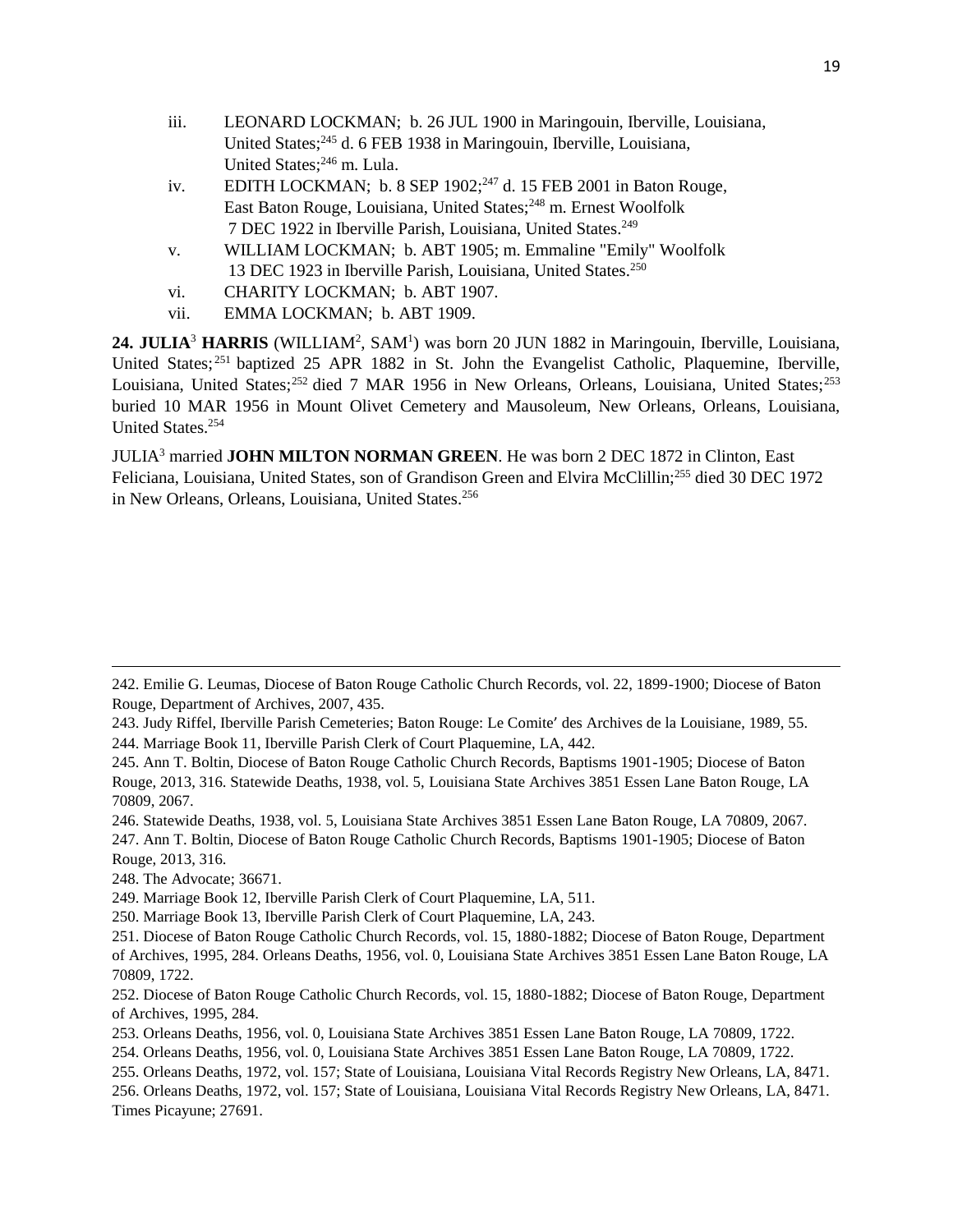They had the following children:

- i. JOHN L. GREEN; b. 25 SEP 1906 in Maringouin, Iberville, Louisiana, United States;<sup>257</sup> d. 19 JUL 1965 in Charity Hospital, New Orleans, Orleans, Louisiana, United States;<sup>258</sup> m. Alma Vera Washington;<sup>259</sup> m. Antynette Marie Fontenot 21 MAY 1953 in New Orleans, Orleans, Louisiana, United States.
- ii. JEROME GEROLD GREEN; b. ABT 1903 in Maringouin, Iberville, Louisiana, United States;<sup>260</sup> d. 18 AUG 2001 in New Orleans, Orleans, Louisiana, United States;<sup>261</sup> m. Irene Hannibal 13 JAN 1938 in New Orleans, Orleans, Louisiana, United States.<sup>262</sup>
- iii. FREDRICK D. GREEN; b. ABT 1905;<sup>263</sup> d. BET 1940-2001.
- iv. JAMES P. GREEN; b. ABT 1907 in Louisiana, United States;<sup>264</sup> d. BET 1973-2001; m. Alice Roberts 15 FEB 1942 in New Orleans, Orleans, Louisiana, United States.<sup>265</sup>
- v. MARY THELMA GREEN; b. 20 FEB 1913 in Maringouin, Iberville, Louisiana, United States;<sup>266</sup> d. 25 JUN 2004 in New Orleans, Orleans, Louisiana, United States;<sup>267</sup> m. Blair.
- vi. ULDEAN VERA GREEN; b. 11 APR 1911;<sup>268</sup> d. 31 DEC 2010;<sup>269</sup> m. \_\_\_\_\_\_\_\_ Jupiter.
- vii. WILLIAM GREEN; b. ABT 1915; d. BET 1973-2001.
- viii. SARAH LOUISE GREEN; b. 15 FEB 1917 in Maringouin, Iberville, Louisiana, United States;<sup>270</sup> d. 31 JUL 1921 in Maringouin, Iberville, Louisiana, United States.<sup>271</sup>

259. Orleans Marriages, 1953, vol. 0, Louisiana State Archives 3851 Essen Lane Baton Rouge, LA 70809, 1361.

 $\overline{\phantom{a}}$ 

261. Times Picayune; 27691.

- 265. Orleans Marriages, 1942, vol. 55, Louisiana State Archives 3851 Essen Lane Baton Rouge, LA 70809, 2926.
- 266. Social Security Death Index. 1910 census.
- 267. Times Picayune; 27691. Social Security Death Index.
- 268. Social Security Death Index.
- 269. Social Security Death Index.
- 270. Statewide Deaths, 1921, vol. 15, Louisiana State Archives 3851 Essen Lane Baton Rouge, LA 70809, 7790.
- 271. Statewide Deaths, 1921, vol. 15, Louisiana State Archives 3851 Essen Lane Baton Rouge, LA 70809, 7790.

<sup>257.</sup> Orleans Deaths, 1965, vol. 0, Louisiana State Archives 3851 Essen Lane Baton Rouge, LA 70809, 5305. 1910 census.

<sup>258.</sup> Times Picayune; 27691. Orleans Deaths, 1965, vol. 0, Louisiana State Archives 3851 Essen Lane Baton Rouge, LA 70809, 5305.

<sup>260.</sup> Orleans Marriages, 1937, vol. 54, Louisiana State Archives 3851 Essen Lane Baton Rouge, LA 70809, 1669.

<sup>1910</sup> census.

<sup>262.</sup> Orleans Marriages, 1937, vol. 54, Louisiana State Archives 3851 Essen Lane Baton Rouge, LA 70809, 1669. 263. 1910 census.

<sup>264.</sup> Orleans Marriages, 1942, vol. 55, Louisiana State Archives 3851 Essen Lane Baton Rouge, LA 70809, 2926. 1910 census.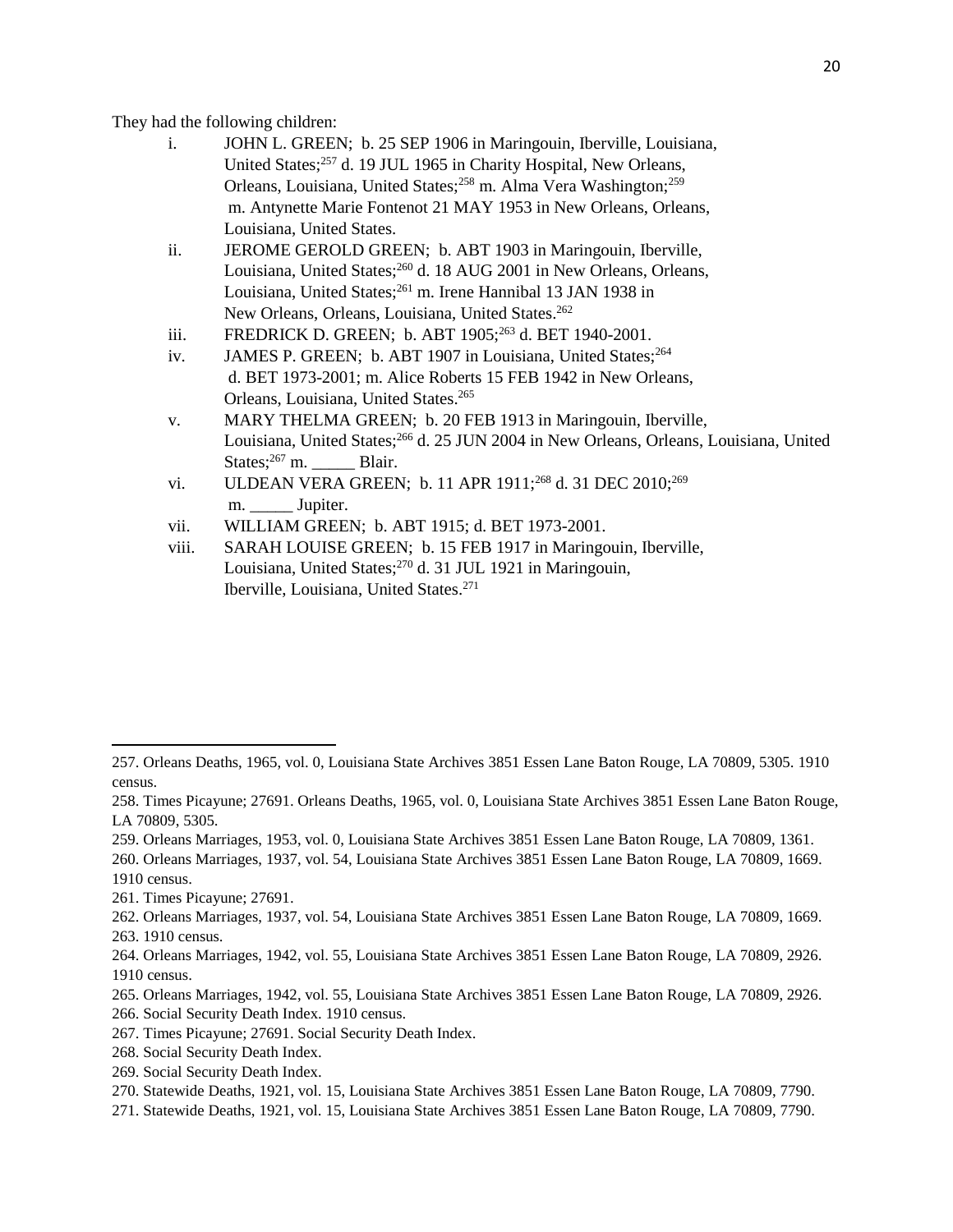25. SAMUEL<sup>3</sup> MURPHY (ALICE<sup>2</sup>, SAM<sup>1</sup>) was born 1868; baptized 5 OCT 1868 in St. John the Evangelist Catholic, Plaquemine, Iberville, Louisiana, United States.<sup>272</sup>

They had the following children:

i. WILLIAM MURPHY; b. ABT 1890.

#### 26. WILLIE<sup>3</sup> MURPHY (ALICE<sup>2</sup>, SAM<sup>1</sup>) was born ABT 1869.

#### WILLIE<sup>3</sup> married **RACHEL RIVET**.

They had the following children:

i. MAUDE ALICE MURPHY; b. 3 JAN 1906; $^{273}$  d. 1 JUN 1999; $^{274}$  m. Ross.

27. LOUISA<sup>3</sup> HARRIS (EDWARD<sup>2</sup>, SAM<sup>1</sup>) was born ABT 1877 in Maringouin, Iberville, Louisiana, United States;<sup>275</sup> died 6 DEC 1931 in Maringouin, Iberville, Louisiana, United States;<sup>276</sup> buried 7 DEC 1931 in Maringouin, Iberville, Louisiana, United States.<sup>277</sup>

LOUISA<sup>3</sup> married **\_\_\_\_\_**.

They had the following children:

i. **JAMES HARRIS**; b. JAN 1884.<sup>278</sup>

LOUISA<sup>3</sup> married **PATRICK HILL** 23 FEB 1897 in St. Joseph Catholic, Grosse Tete, Iberville, Louisiana, United States. He was born 24 JAN 1876 in Maringouin, Iberville, Louisiana, United States, son of Pope Hill and Matilda Hawkins;<sup>279</sup> baptized 24 FEB 1876 in St. Joseph Catholic, Grosse Tete, Iberville, Louisiana, United States;<sup>280</sup> died 25 JAN 1958 in Maringouin, Iberville, Louisiana, United States;<sup>281</sup> buried 27 JAN 1958 in West Oak Cemetery, Musson, Iberville, Louisiana, United States.<sup>282</sup>

They had the following children:

- i. **ZERALINA HILL**; b. 25 NOV 1897.<sup>283</sup>
- ii. WILLIAM HILL; b. 2 DEC 1899 in Maringouin, Iberville, Louisiana, United States;<sup>284</sup> m. Nellie Walton 24 OCT 1960 in Iberville Parish, Louisiana, United States.<sup>285</sup>
- iii. PEARLINE HILL; b. ABT 1910.

- 275. Judy Riffel, 1878 Iberville Parish Census; Baton Rouge: Le Comite des Archives de la Louisiane, 1991, 117.
- 276. Statewide Deaths, 1931, vol. 35, Louisiana State Archives 3851 Essen Lane Baton Rouge, LA 70809, 14864.
- 277. Statewide Deaths, 1931, vol. 35, Louisiana State Archives 3851 Essen Lane Baton Rouge, LA 70809, 14864. 278. 1900 census.

- 281. Statewide Deaths, 1958, vol. 0, Louisiana State Library Baton Rouge, LA, 8482.
- 282. Statewide Deaths, 1958, vol. 0, Louisiana State Library Baton Rouge, LA, 8482.

<sup>272.</sup> Diocese of Baton Rouge Catholic Church Records, vol. 11, 1868-1870; Diocese of Baton Rouge, Department of Archives, 1991, 395.

<sup>273.</sup> U.S., Social Security Applications & Claims Index, 1936-2007; Ancestry.com.

<sup>274.</sup> U.S., Social Security Applications & Claims Index, 1936-2007; Ancestry.com.

<sup>279.</sup> Diocese of Baton Rouge Catholic Church Records, vol. 13, 1874-1876; Diocese of Baton Rouge, Department of Archives, 1993, 294.

<sup>280.</sup> Diocese of Baton Rouge Catholic Church Records, vol. 13, 1874-1876; Diocese of Baton Rouge, Department of Archives, 1993, 294.

<sup>283.</sup> Emilie G. Leumas, Renee B. Richard, Ann Boltin, Diocese of Baton Rouge Catholic Church Records, vol. 21, 1897-1898; Diocese of Baton Rouge, Department of Archives, 2004.

<sup>284.</sup> Emilie G. Leumas, Renee B. Richard, Ann Boltin, Diocese of Baton Rouge Catholic Church Records, vol. 21, 1897-1898; Diocese of Baton Rouge, Department of Archives, 2004, 331. Marriage Book 28, Iberville Parish Clerk of Court Plaquemine, LA, 100.

<sup>285.</sup> Marriage Book 28, Iberville Parish Clerk of Court Plaquemine, LA, 100.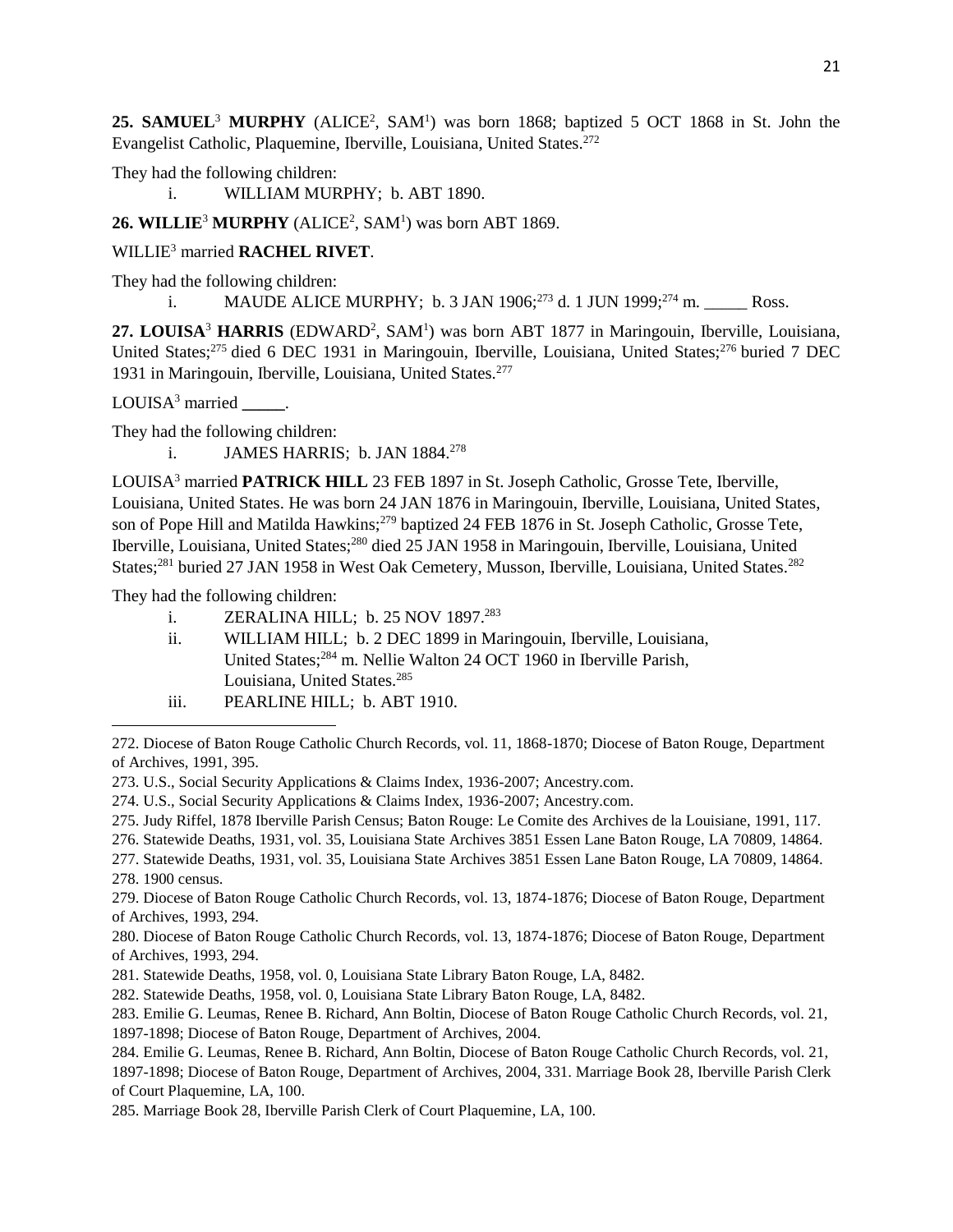28. CHARLES<sup>3</sup> HARRIS (EDWARD<sup>2</sup>, SAM<sup>1</sup>) was born NOV 1879 in Rosedale, Iberville, Louisiana, United States;<sup>286</sup> died 17 AUG 1955 in Rosedale, Iberville, Louisiana, United States;<sup>287</sup> buried 19 AUG 1955 in Shiloh United Methodist Church Cemetery, Ramah, Iberville, Louisiana, United States.<sup>288</sup>

CHARLES<sup>3</sup> married **PEARLIE BROWN** 2 JUL 1908 in Iberville Parish, Louisiana, United States. She was born ABT 1890, daughter of Henry J. Brown.

They had the following children:

- i. NACE HARRIS; b. ABT 1910.
- ii. CHARLES HARRIS; b. 31 JUL 1913 in Rosedale, Iberville, Louisiana, United States;<sup>289</sup> d. BEF 1990; m. Adeline Gage;

29. SAMUEL<sup>3</sup> HARRIS (EDWARD<sup>2</sup>, SAM<sup>1</sup>) was born 3 JAN 1884 in Iberville Parish, Louisiana, United States;<sup>290</sup> baptized 7 JAN 1884 in St. Joseph Catholic, Grosse Tete, Iberville, Louisiana, United States;<sup>291</sup> died 6 JAN 1975 in Rosedale, Iberville, Louisiana, United States;<sup>292</sup> buried in Shiloh United Methodist Church Cemetery, Ramah, Iberville, Louisiana, United States.<sup>293</sup>

SAMUEL<sup>3</sup> married **EULA FORD** 22 MAR 1910 in Iberville Parish, Louisiana, United States. She was born ABT 1887 in Iberville Parish, Louisiana, United States, daughter of Jerry Ford and Emeline;<sup>294</sup> died 4 APR 1969 in Baton Rouge, East Baton Rouge, Louisiana, United States;<sup>295</sup> buried 9 APR 1969 in Shiloh United Methodist Church Cemetery, Ramah, Iberville, Louisiana, United States.<sup>296</sup>

They had the following children:

- i. MAUDE HARRIS; b. ABT 1909; d. 8 JAN 2008 in Plaquemine, Iberville, Louisiana, United States;<sup>297</sup> m. Ernest Arbuckle 25 SEP 1930 in Iberville Parish, Louisiana, United States.<sup>298</sup>
- ii. GLADYS HARRIS; b. 17 JUL 1910 in Maringouin, Iberville, Louisiana, United States;<sup>299</sup> d. 15 MAR 2000 in New Roads, Pointe Coupee, Louisiana, United States;<sup>300</sup> m. Thomas Toles.

<sup>286. 1900</sup> census.

<sup>287.</sup> Statewide Deaths, 1955, vol. 11, Louisiana State Archives 3851 Essen Lane Baton Rouge, LA 70809, 23.

<sup>288.</sup> Statewide Deaths, 1955, vol. 11, Louisiana State Archives 3851 Essen Lane Baton Rouge, LA 70809, 23.

<sup>289.</sup> Marriage Book 23, Terrebonne Parish Clerk of Court Houma, LA, 532.

<sup>290.</sup> Diocese of Baton Rouge Catholic Church Records, vol. 16, 1883-1885; Diocese of Baton Rouge, Department of Archives, 1996, 243. Social Security Death Index.

<sup>291.</sup> Diocese of Baton Rouge Catholic Church Records, vol. 16, 1883-1885; Diocese of Baton Rouge, Department of Archives, 1996, 243.

<sup>292.</sup> Social Security Death Index. Morning Advocate; 5 May 1988.

<sup>293.</sup> Morning Advocate; 5 May 1988.

<sup>294.</sup> Morning Advocate; 5 May 1988.

<sup>295.</sup> Morning Advocate; 5 May 1988.

<sup>296.</sup> Morning Advocate; 5 May 1988.

<sup>297.</sup> The Advocate; 36671.

<sup>298.</sup> Marriage Book 16, Iberville Parish Clerk of Court Plaquemine, LA, 204.

<sup>299.</sup> Social Security Death Index. The Advocate; 36671.

<sup>300.</sup> Social Security Death Index. The Advocate; 36671.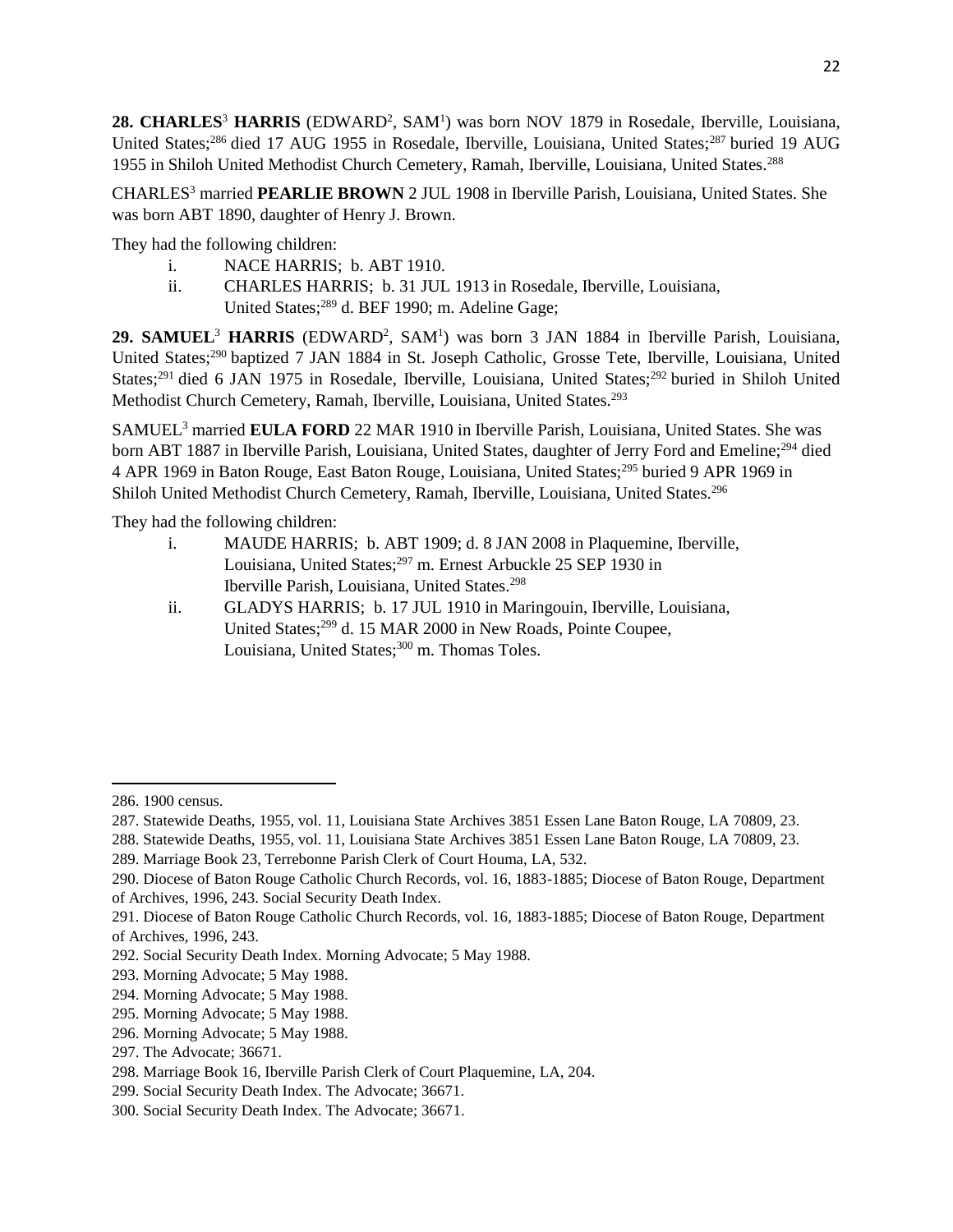- iii. BERNICE HARRIS; b. ABT 1912; d. 4 MAY 1976 in Port Allen, West Baton Rouge, Louisiana, United States;<sup>301</sup> m. Walter Marshall 27 DEC 1933 in Iberville Parish, Louisiana, United States;<sup>302</sup> m. Eugene Richard Hawkins 3 JUL 1943 in Port Allen, West Baton Rouge, Louisiana, United States.<sup>303</sup>
- iv. LODIE HARRIS; b. 11 OCT 1913 in Rosedale, Iberville, Louisiana, United States;<sup>304</sup> d. 6 JUL 2004 in Baton Rouge, East Baton Rouge, Louisiana, United States;<sup>305</sup> m. Everette Louden 5 DEC 1933 in Iberville Parish, Louisiana, United States.<sup>306</sup>
- v. LAWRENCE HARRIS; b. 14 JUN 1917 in Rosedale, Iberville, Louisiana, United States;<sup>307</sup> d. 30 AUG 2006 in San Francisco, San Francisco, California, United States;<sup>308</sup> m. Annie Mae Dorsey 31 DEC 1949 in Plaquemine, Iberville, Louisiana, United States.<sup>309</sup>
- vi. EDNA HARRIS; b. ABT 1919 in Maringouin, Iberville, Louisiana, United States;<sup>310</sup> d. 10 NOV 1936 in Baton Rouge, East Baton Rouge, Louisiana, United States.<sup>311</sup>

30. MARY<sup>3</sup> HARRIS (EDWARD<sup>2</sup>, SAM<sup>1</sup>) was born 11 JAN 1886 in Louisiana, United States;<sup>312</sup> baptized 17 OCT 1886 in St. Joseph Catholic, Grosse Tete, Iberville, Louisiana, United States;<sup>313</sup> died 31 DEC 1954 in Rosedale, Iberville, Louisiana, United States;<sup>314</sup> buried 2 JAN 1955 in Rosedale, Iberville, Louisiana, United States.<sup>315</sup>

#### MARY<sup>3</sup> married **RICHARD MARTIN**. He was born ABT 1882.

They had the following children:

i. VELMA MARTIN; b. ABT 1913.

 $\overline{\phantom{a}}$ 301. Morning Advocate; 5 May 1988.

<sup>302.</sup> Marriage Book 17, Iberville Parish Clerk of Court Plaquemine, LA, 356.

<sup>303.</sup> Marriage Book 26, West Baton Rouge Parish Clerk of Court Port Allen, LA, 36.

<sup>304.</sup> Social Security Death Index.

<sup>305.</sup> Social Security Death Index. Saturday Advocate; 16 Jul 2004.

<sup>306.</sup> Marriage Book 17, Iberville Parish Clerk of Court Plaquemine, LA, 334.

<sup>307.</sup> Marriage Book 24, Iberville Parish Clerk of Court Plaquemine, LA. Social Security Death Index.

<sup>308.</sup> Social Security Death Index.

<sup>309.</sup> Marriage Book 24, Iberville Parish Clerk of Court Plaquemine, LA.

<sup>310.</sup> Statewide Deaths, 1936, vol. 33, Louisiana State Archives 3851 Essen Lane Baton Rouge, LA 70809, 14304.

<sup>311.</sup> Statewide Deaths, 1936, vol. 33, Louisiana State Archives 3851 Essen Lane Baton Rouge, LA 70809, 14304.

<sup>312.</sup> Una F. Daigre, Rita L. Matherne, Jack Pastorek, Diocese of Baton Rouge Catholic Church Records, vol. 17, 1886-1888; Diocese of Baton Rouge, Department of Archives, 1996, 276.

<sup>313.</sup> Una F. Daigre, Rita L. Matherne, Jack Pastorek, Diocese of Baton Rouge Catholic Church Records, vol. 17, 1886-1888; Diocese of Baton Rouge, Department of Archives, 1996, 276.

<sup>314.</sup> Statewide Deaths, 1954, vol. 16, Louisiana State Archives 3851 Essen Lane Baton Rouge, LA 70809, 613.

<sup>315.</sup> Statewide Deaths, 1954, vol. 16, Louisiana State Archives 3851 Essen Lane Baton Rouge, LA 70809, 613.